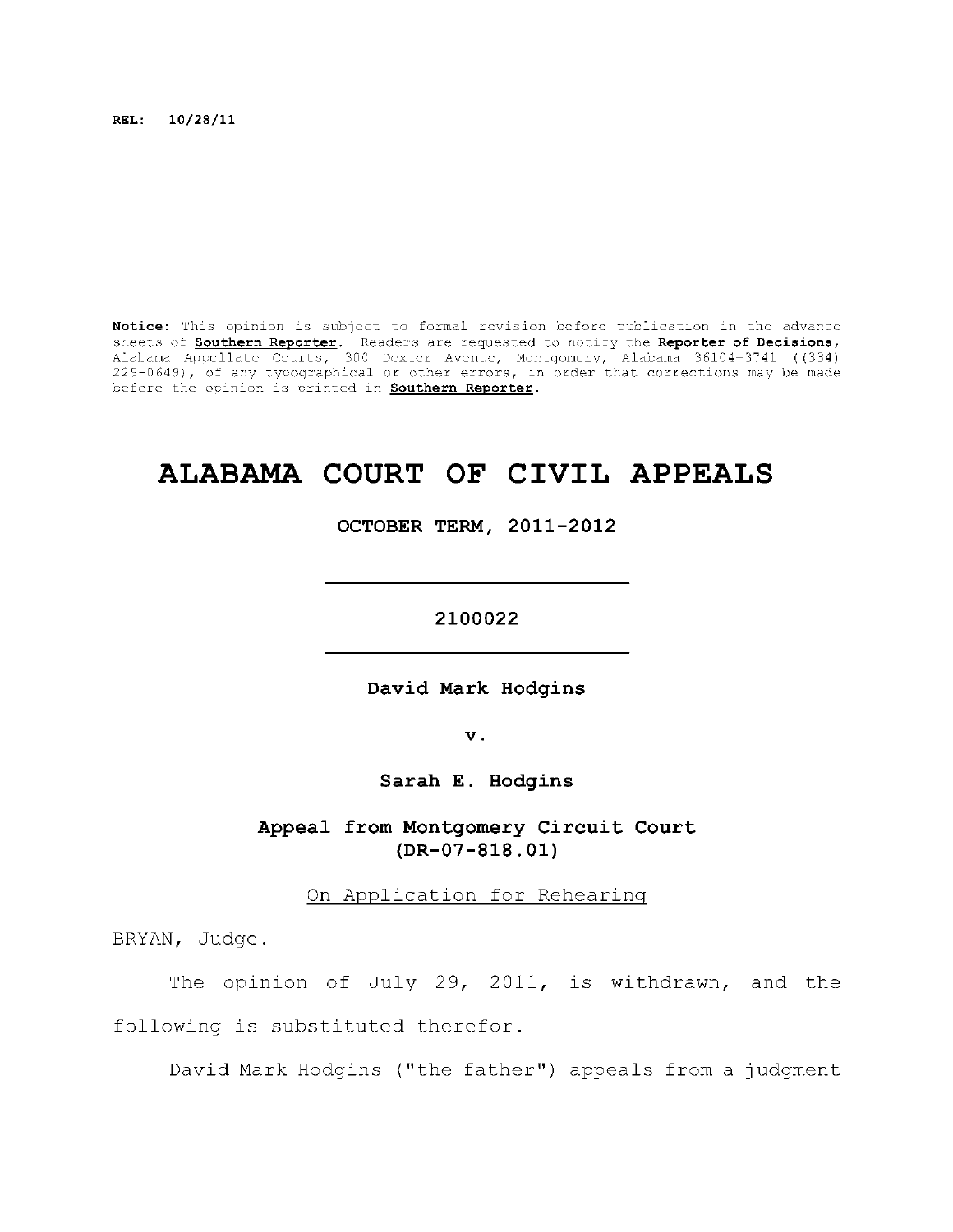entered by the Montgomery Circuit Court ("the trial court") that modified certain aspects of the judgment that divorced the father and Sarah E. Hodgins ("the mother").

# Procedural History

The record indicates that the trial court entered a judgment divorcing the parties on November  $24$ , 2008. The divorce judgment incorporated a settlement agreement entered into by the parties that set forth the parties' agreement regarding all issues pending before the trial court, including custody of the one child born during the marriage, a girl born in September 2004. Pursuant to their agreement, the parties were awarded joint legal custody of the child and the father was awarded sole physical custody subject to the mother's visitation rights. The agreement specifically provided:

"The [father] shall consult with the [mother] on all major decisions involving the health, education, and religion of the ... child, in an effort to resolve these issues by agreement. However, in the event the parties are unable to agree, the parties understand and acknowledge that the [father] by law shall have final decision making authority with regard to those major decisions. Major decisions do not include day to day decisions."

At the time the divorce judgment was entered, the father, who was in the United States Marine Corps, and the child lived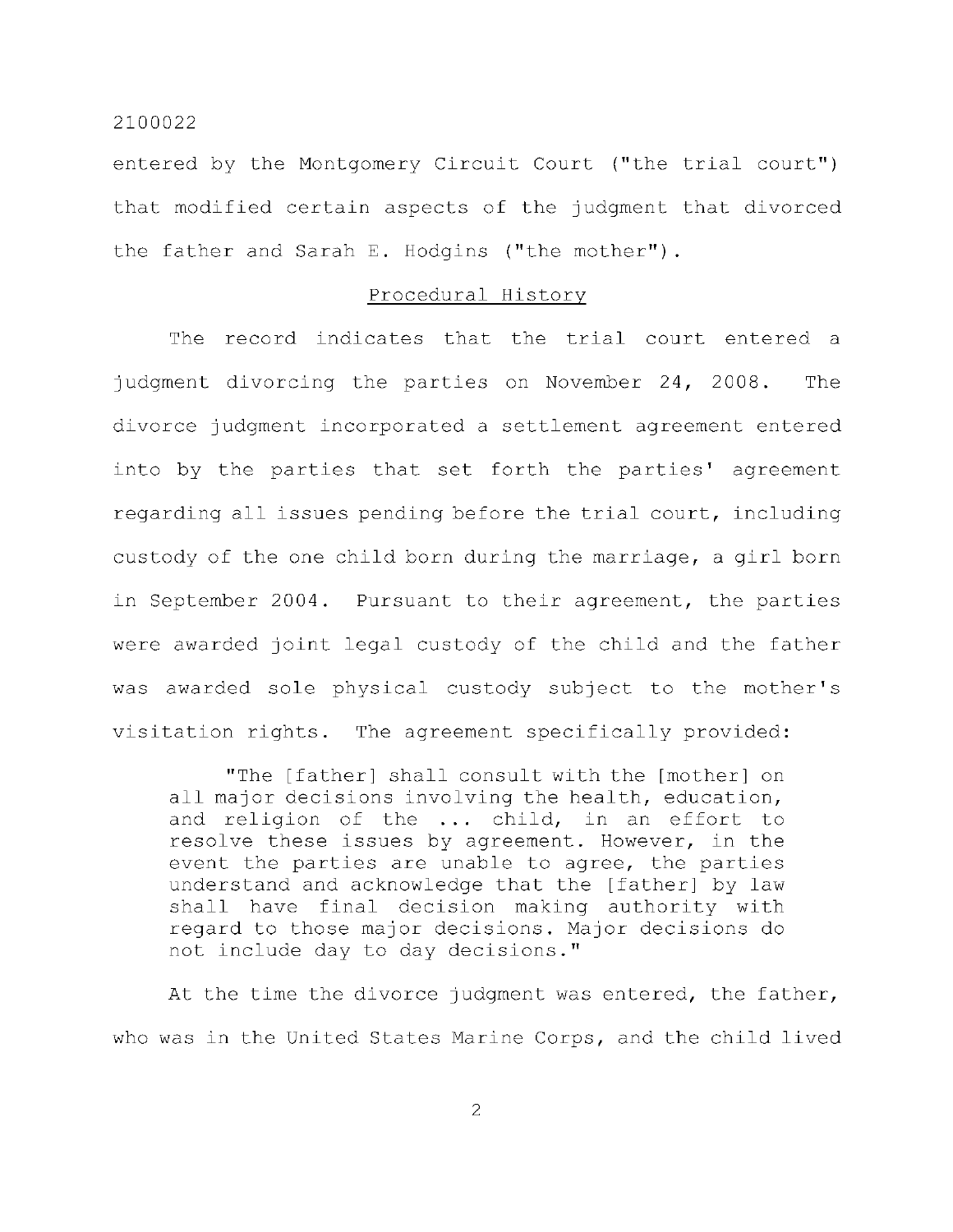in Beaufort, South Carolina, and the mother lived in Montgomery. Regarding visitation, the agreement provided that the mother was to have visitation with the child, supervised by her parents, once a month, from Tuesday afternoon until the following Sunday afternoon. The mother was responsible for the cost of transportation for her visitation periods, and, for that reason, the parties agreed to deviate from the Rule 32, Ala. R. Jud. Admin., child-support quidelines by setting the mother's child-support obligation at \$100 a month.

Finally, pursuant to the agreement incorporated into the divorce judgment, the father was "entitled to request that the [mother] submit to a ten panel hair follicle drug screen no more than once every three  $(3)$  months ...."

The underlying proceeding from which this appeal was taken was initiated by the mother on April 13, 2009, when she filed a petition to modify custody of the child. The mother also requested, as a form of alternative relief, that she be awarded liberal unsupervised visitation with the child. The father filed an answer asserting that the mother's custodymodification petition was frivolous, and he requested an award of attorney's fees pursuant to the Alabama Litigation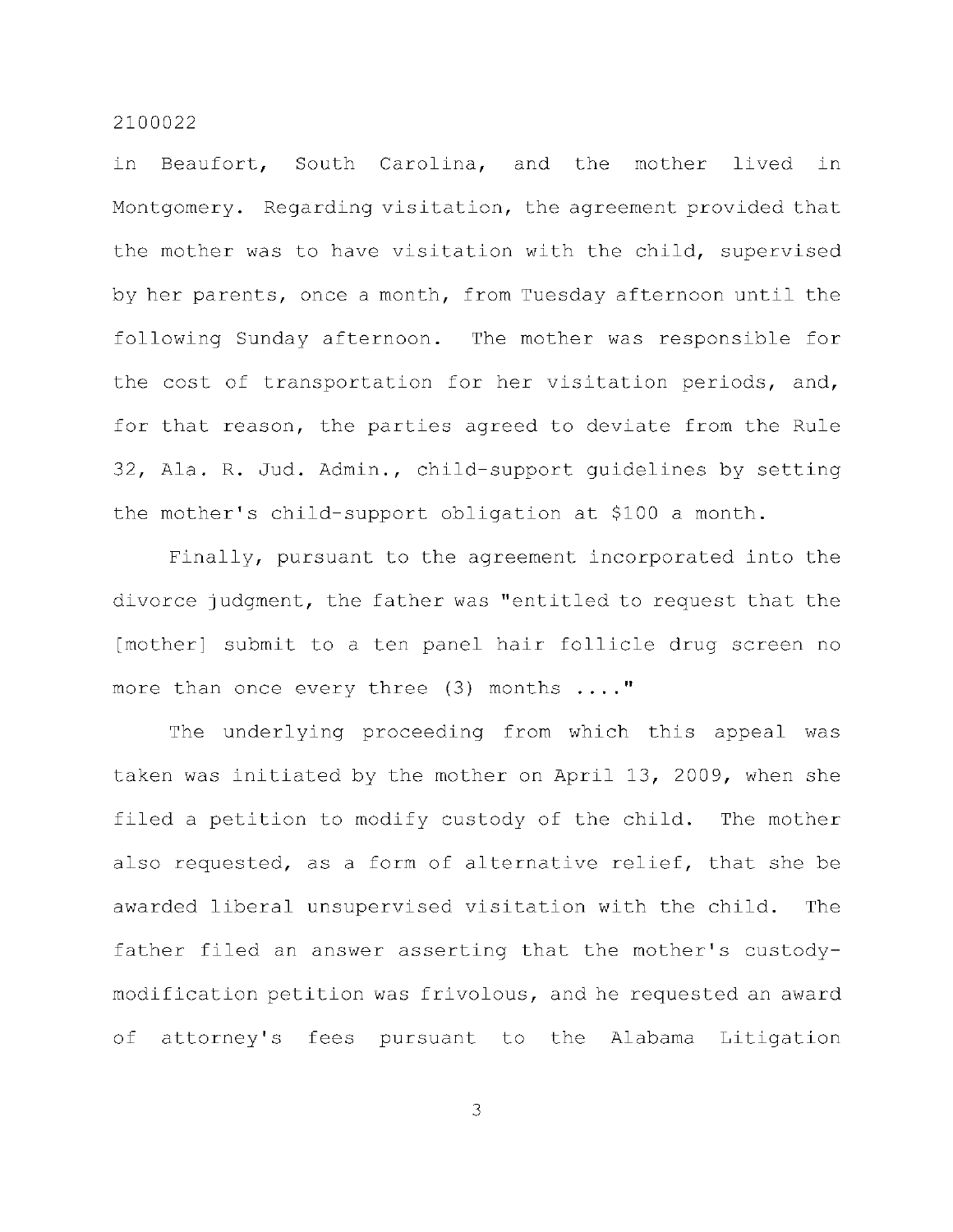Accountability Act,  $$ 12-19-270$ , Ala. Code 1975. At the mother's request, the trial court subsequently appointed a quardian ad litem on behalf of the child.

In September 2009, the quardian ad litem and the father filed separate motions to suspend the mother's visitation with the child pending the final hearing. As grounds, they asserted that the child had begun a pre-kindergarten program and that visitation with the mother was not in the child's best interest because the child needed to be in school in order to improve her academic performance. The mother objected, and the trial court entered an order that maintained the mother's visitation rights but that ordered the mother to attend one feeding-therapy session with the child in Montgomery and one feeding-therapy session with the child in Beaufort.<sup>1</sup>

On October 8, 2009, the father filed a counterclaim requesting, among other relief not pertinent to this appeal, that the mother's visitation award be modified in light of the fact that the United States Marine Corps had ordered him to

<sup>&#</sup>x27;As explained in detail infra, the child developed an oral aversion shortly after her birth, and she attended therapy to learn how to chew and swallow food.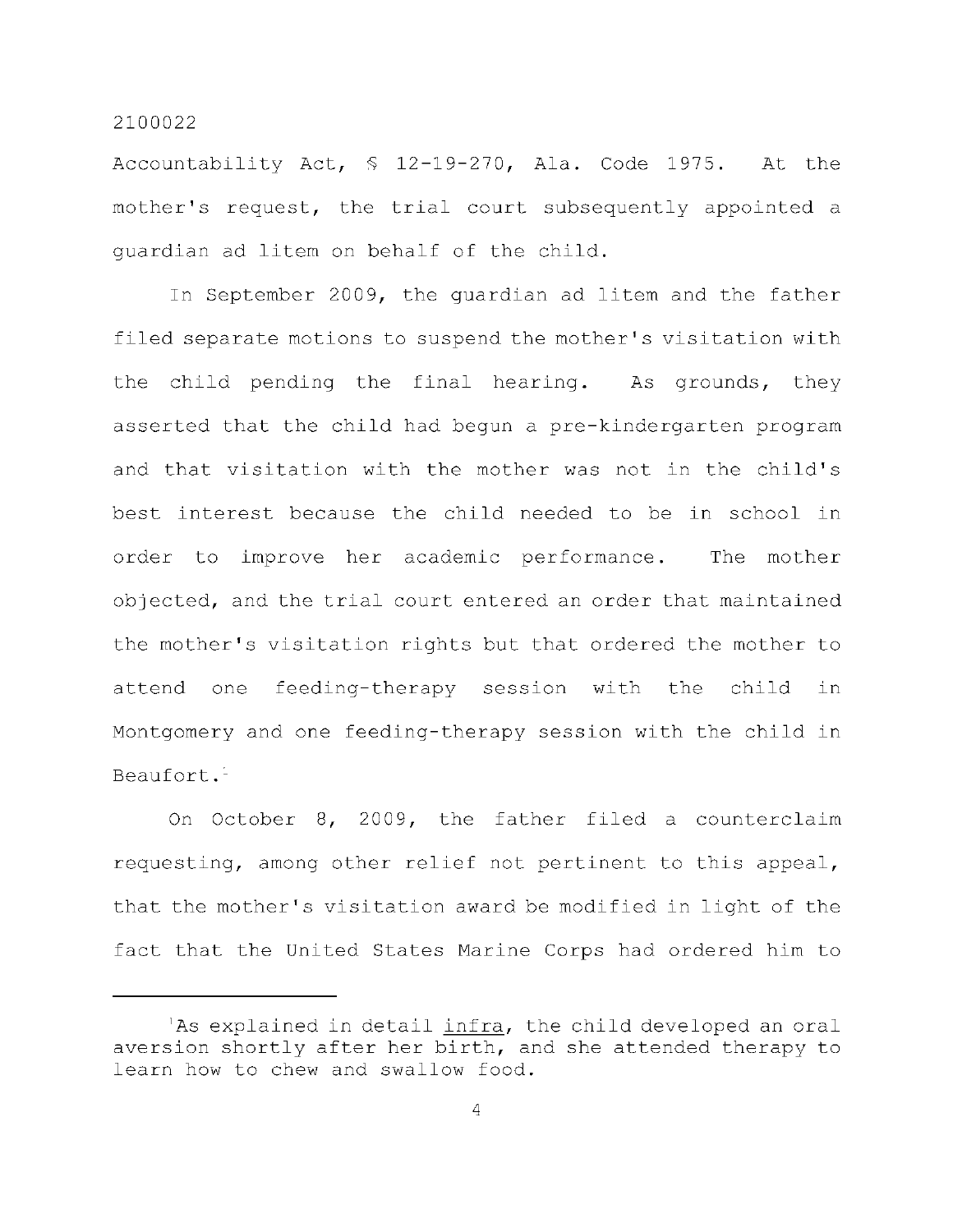transfer to a military base in California.

The trial court conducted an ore tenus hearing regarding the mother's and the father's petitions to modify the divorce judgment over three days: October 26, 2009, November 24, 2009, and June  $22$ ,  $2010$ . On June  $25$ ,  $2010$ , the trial court entered an order that denied the mother's custody-modification petition and held that the father remained the sole physical custodian of the child. The trial court further held that the parties remained joint legal custodians of the child, but it modified the divorce judgment insofar as it allowed the father to have final decision-making authority over the child. The judgment stated: "If the parties cannot agree, the [father] shall have final authority over medical and extracurricular matters, and the [mother] shall have final authority over religious and educational matters."

The trial court also modified the mother's visitation with the child so that she was awarded the following unsupervised visitation: four weeks of visitation with the child each summer, the "entirety of every spring break," each Thanksgiving or fall break, one weekend of visitation in California each month, and any other time that the parties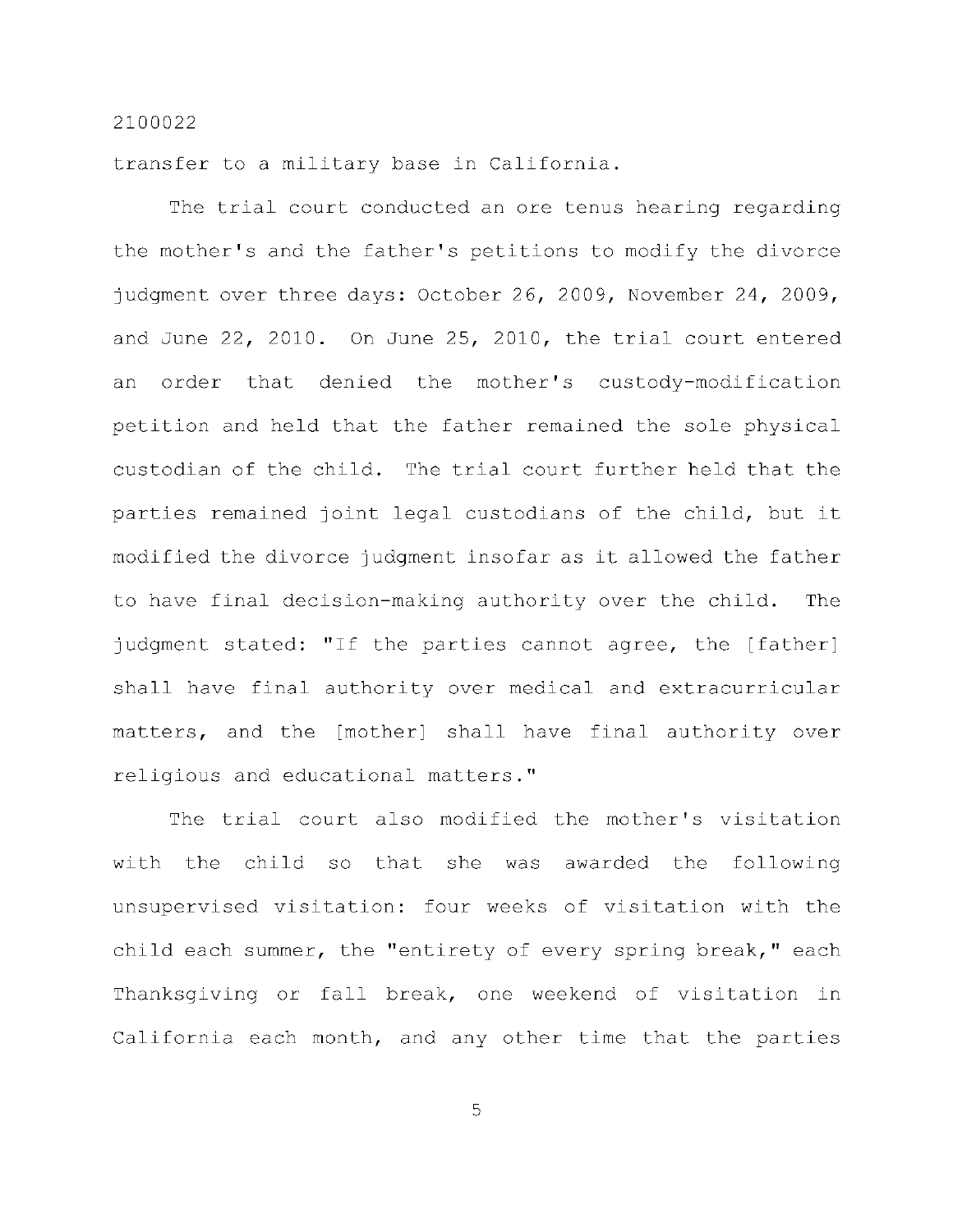mutually agree upon. The parties were ordered to equally share the child's Christmas break.

The trial court further held:

"Should, the [father] be placed on any 'TDY'<sup>21</sup> period of more than thirty (30) days, the [mother] shall be provided the opportunity to have the child stay with her in Alabama during said 'TDY' period. If said 'TDY' period is thirty (30) days or less, then the [mother] may have visitation with the child during said period in California. The court is aware that this provision may need modification to adhere to the child's school schedule once she reaches a certain age and grade level. The parties are encouraged to work together on this issue and come up with a solution that will benefit the child."

Finally, the trial court ordered that the father no longer had the discretion to request that the mother submit to a drug screen and that the mother and the father were responsible for their own attorneys' fees.

The father filed a motion to alter, amend, or vacate the judgment pursuant to Rule 59, Ala. R. Civ. P., and, after conducting a hearing, the trial court made the following pertinent modification to its judgment:

"[S]hould the [father] be placed on 'TDY' with the military, the provisions regarding visitation in

 ${}^2$ According to the record, "TDY" refers to a temporary-duty assignment through the Marine Corps that requires the father to be away from his duty station.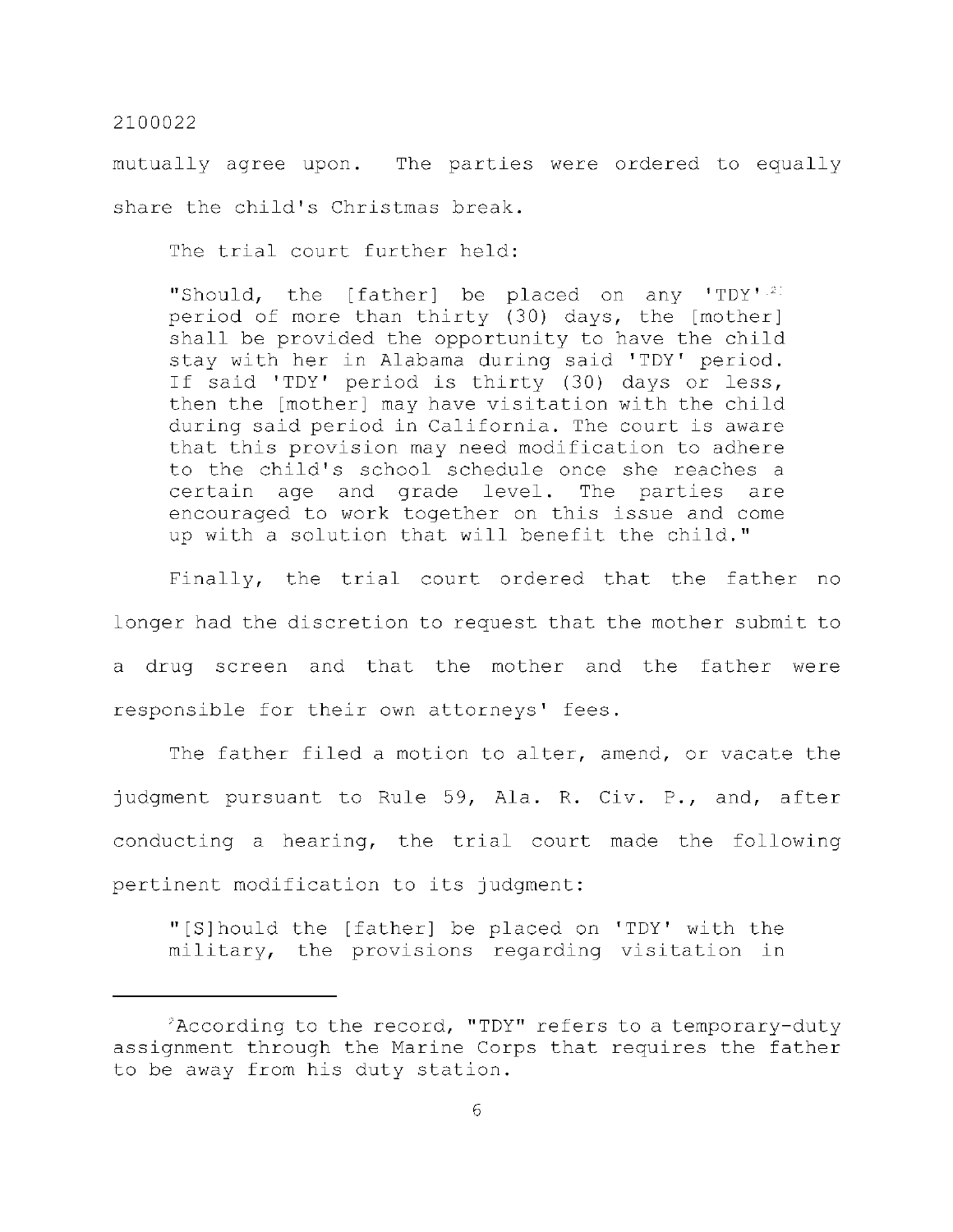Alabama for the [mother] shall not begin unless said TDY period is ninety (90) days or longer. Should the TDY period be thirty (30) days or less, the [mother] shall have the opportunity to visit the child in California during that period."

The father subsequently appealed.

#### Facts

The record indicates that the mother had been indicted on two drug charges before the parties divorced -- one misdemeanor and one felony. Since that time, the mother had participated in the pretrial-diversion program through the Montgomery County District Attorney's office. The mother testified that she had taken a drug test at the father's request in October 2008 and that she had voluntarily submitted to a drug test in July 2009; on both occasions, she had not tested positive for any drugs. The mother stated that the last time she had used illegal drugs was before the divorce judgment was entered. At the time of the June 2010 hearing, the mother's charges had been nol prossed.

At the time of the October 2009 hearing, the mother was going to school at Virginia College, studying to be a surgical nurse. Charles Locklin, the child's maternal grandfather ("the maternal grandfather"), testified that the mother had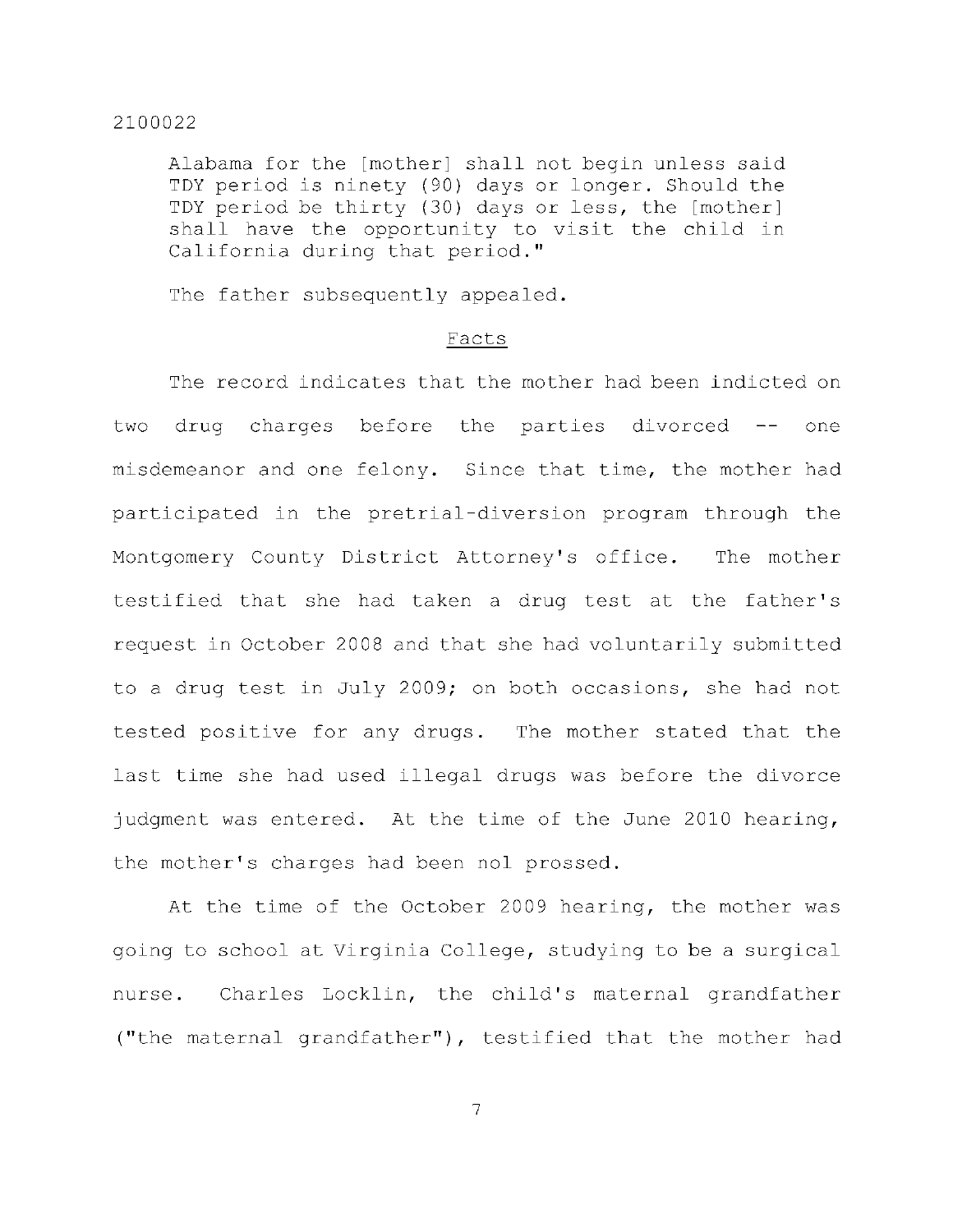completely changed since the time of the divorce, that she was drug-free, and that she accepted her responsibilities. The mother lived with her parents, and the mother's parents helped financially support the mother while she was in school and working part time.

The mother testified that the father had used the language of the divorce judgment, insofar as it gave him final decision-making authority over decisions concerning the child, to exclude the mother from discussions and decision-making situations regarding the child. Furthermore, according to the mother, all decisions concerning the child were made by the father and, if she objected to the father's decision, her objections were "null and void." The maternal grandfather testified that the father had "closed out" the child from the mother, that the father had the attitude that he was the sole parent of the child, and that the father had the attitude that the mother should not have anything to do with the child.

When the child was born in September 2004, she had a serious medical condition related to her heart that required her to stay in the hospital for several months. Because breathing and feeding tubes had been inserted into the child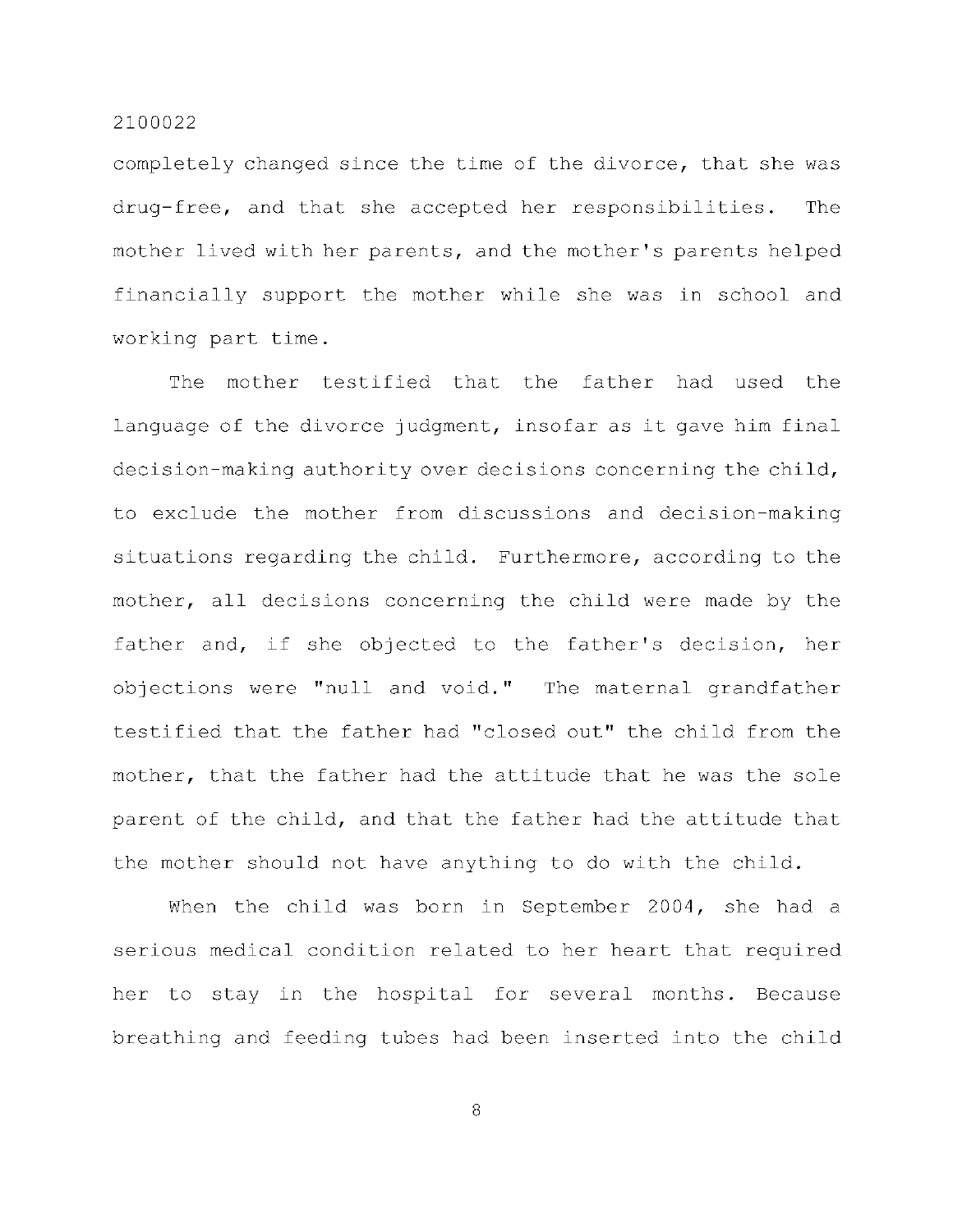after she was born, she developed an "oral aversion." According to the mother and the father, the child had had a "g-tube" inserted, which had provided the child's food directly to her digestive system instead of the child's orally ingesting food and water. For this reason, the child has to see a specialist to learn how to chew and swallow food. The child saw a feeding therapist while she lived in Montgomery and an occupational therapist in Beaufort.

The record indicates that the mother believed that her objections and concerns regarding the child's medical conditions were not properly presented to the child's doctors by the father, and, according to the mother, the father did not ask her opinion before making medical decisions concerning the child. The mother stated that she learned that the child's g-tube had been removed after it had already happened and that the father had failed to communicate with her regarding the child's eating habits. The father stated that he did not know that the child's g-tube was going to be removed beforehand and that he always notified the mother before major medical decisions were made. The father also testified that the mother was usually difficult to talk to, that she acted unreasonably,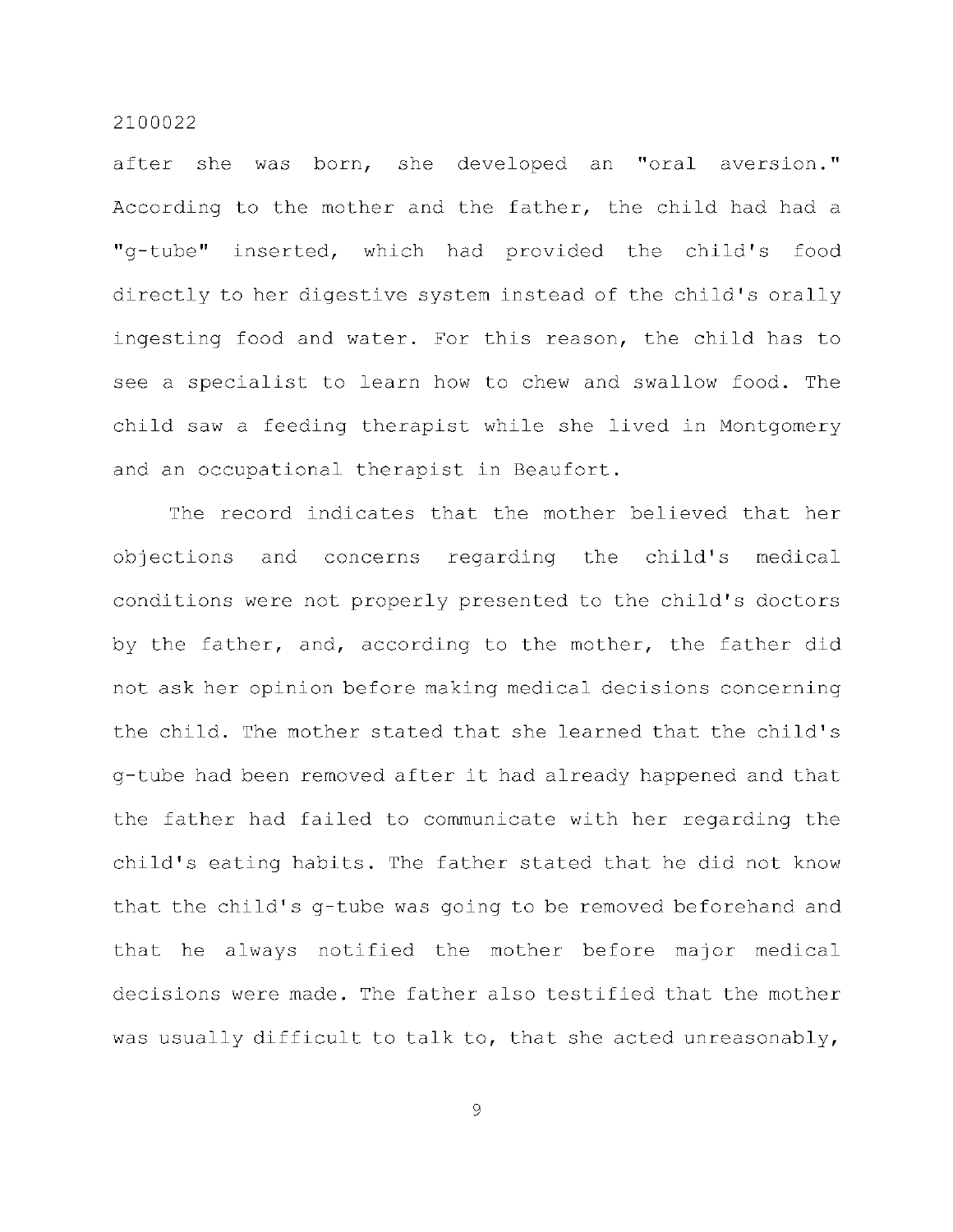and that she generally did not cooperate with him.

In January 2009, the child's doctor determined that the child needed to have a heart catheterization performed. According to the father, the mother "flat-out refused" to agree to let any doctor in South Carolina perform the procedure. According to the father, he decided to let a doctor in South Carolina perform the procedure because that was where he and the child lived. That procedure revealed that the child needed another heart surgery to replace a tube that had been inserted in her heart soon after she was born. The mother wanted to delay the surgery, but the father and the child's doctor believed that there should be no delay so that the child could recover before school started. That procedure was performed in May 2009, and, by all accounts, the surgery was successful .

The mother stated that the child, who was five years old, was unable to "connect the dots," was unable to color, and was unable to write the letter "A." The father stated that the child's academic progress was somewhat delayed because so much time and effort had been spent on teaching her how to eat. The child's school district in South Carolina provided a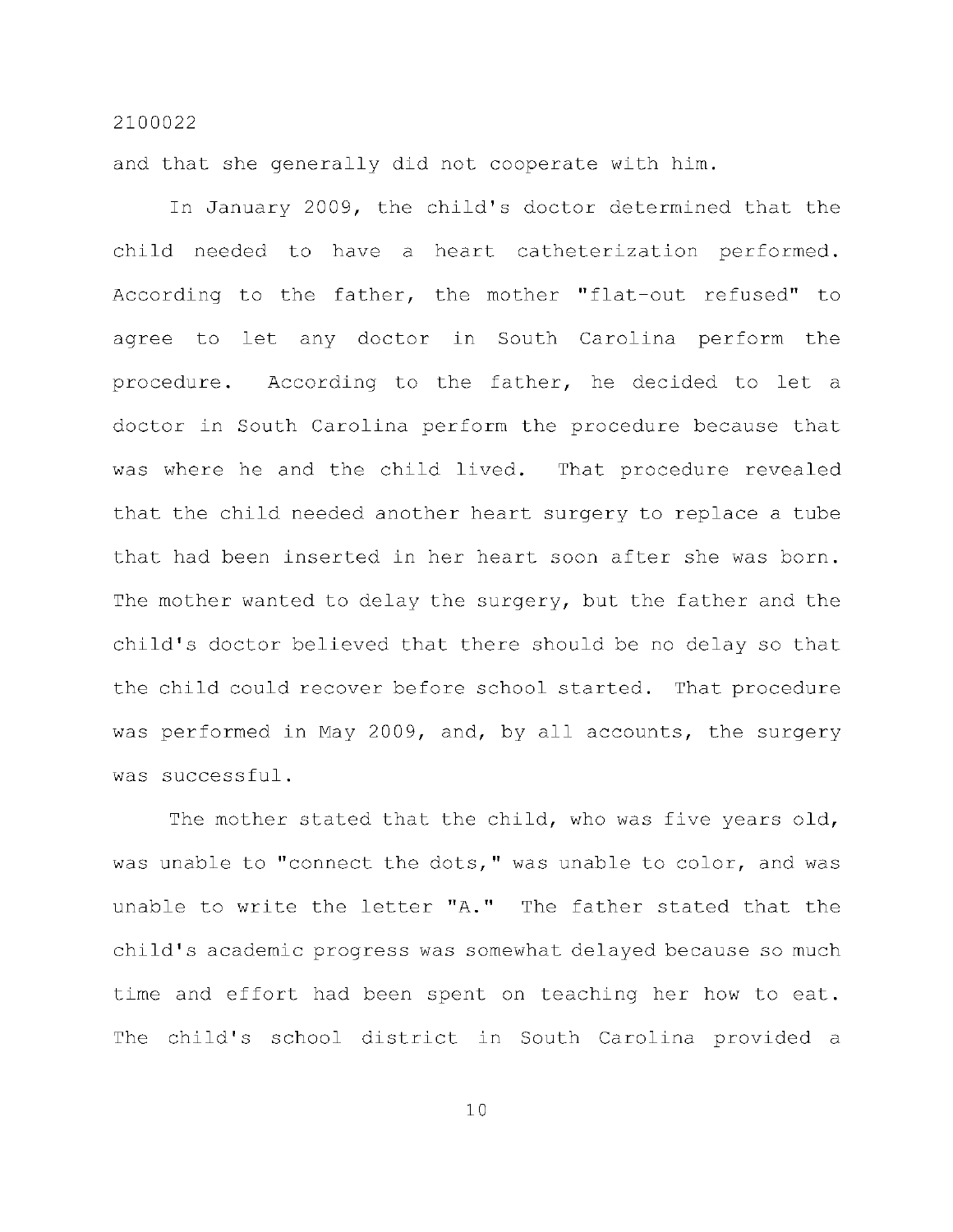service to the child called an Individualized Educational Program ("IEP"). The mother stated that she did not know anything about the child's involvement in an IEP and that she did not know that the child was attending school until she was served with the father's motion to suspend her visitation in light of the child's school schedule. The mother also alleged that the father had identified his current wife, the child's stepmother, as the child's mother on the child's schoolregistration forms. The mother testified that the child either calls her "Sarah" or "my other mommy."

The father admitted that he had initially put his current wife's name as the child's mother on the child's schoolregistration forms, but, he stated, he was under the impression that the school wanted to know who was the child's "local mother." The father stated that he gave the school the child's birth certificate that listed the mother as the child's mother as well as the court order that set forth the child's custody arrangement. The father stated that he added the mother's information to the forms before the child started school. The father admitted that the child called her stepmother "mom" and that he did not correct her when she said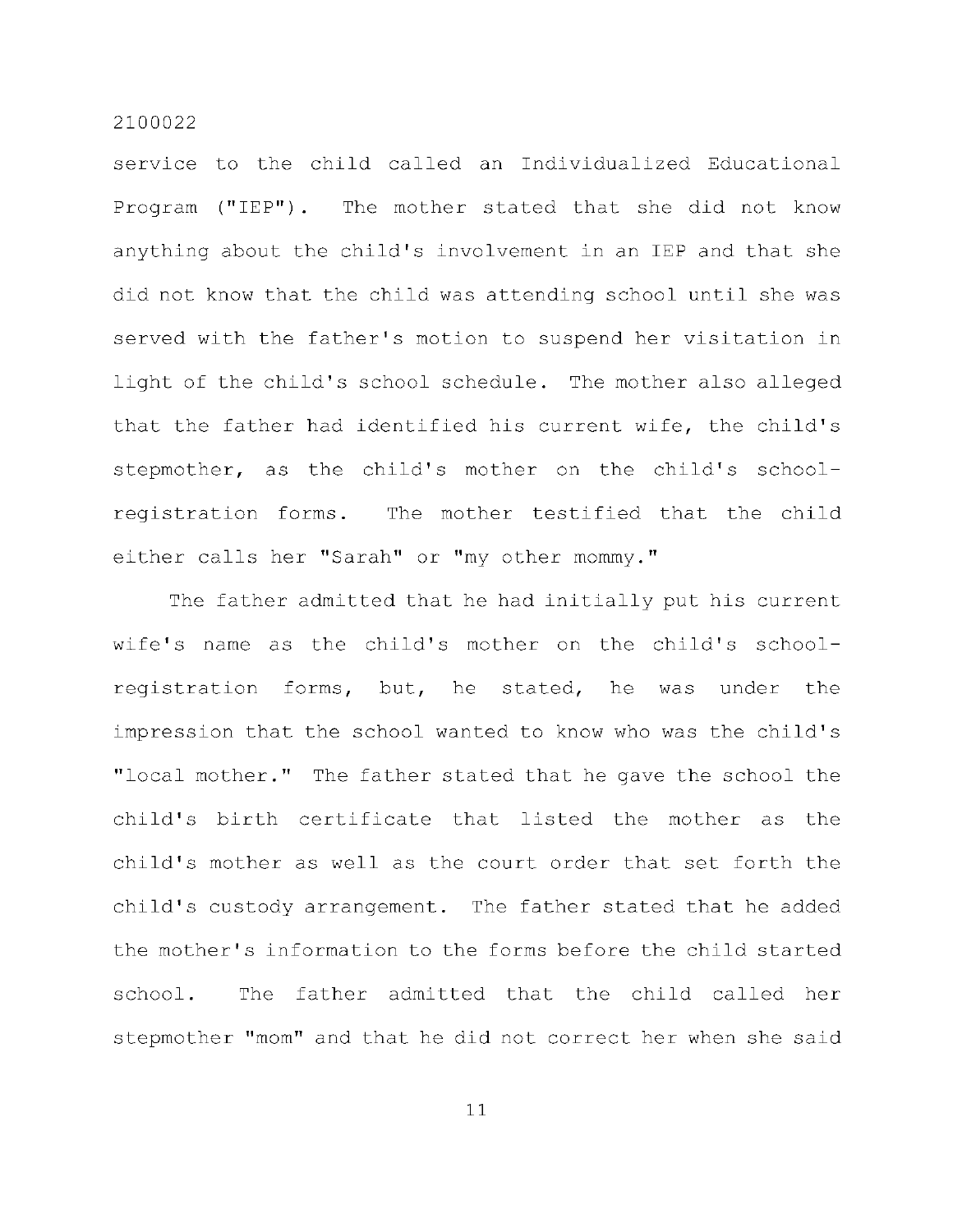that; however, he also stated that the child, who was five years old, was aware that the mother was her mother.

Shortly before the October 2009 hearing, the father notified the mother that he was being transferred from Beaufort to a Marine base in San Diego, California. The mother stated that she was afraid that she would never see the child if the father moved with the child to San Diego. The mother stated that she believed that the father thought that the child would be fine if the mother was not involved in her life .

The mother stated that the child attends church with her during her visitation periods and that she had taken the child to a vacation Bible school during one visitation. The mother did not know whether the father took the child to church, but she wanted the child to be involved in church activities.

The mother stated that she would like to have the child with her in Montgomery if there was ever a time that the father was deployed or had a temporary-duty assignment away from his duty station. The father testified that he thought it would be best for the child to remain in his home with her stepmother and stepsiblings if he was ordered to a temporary-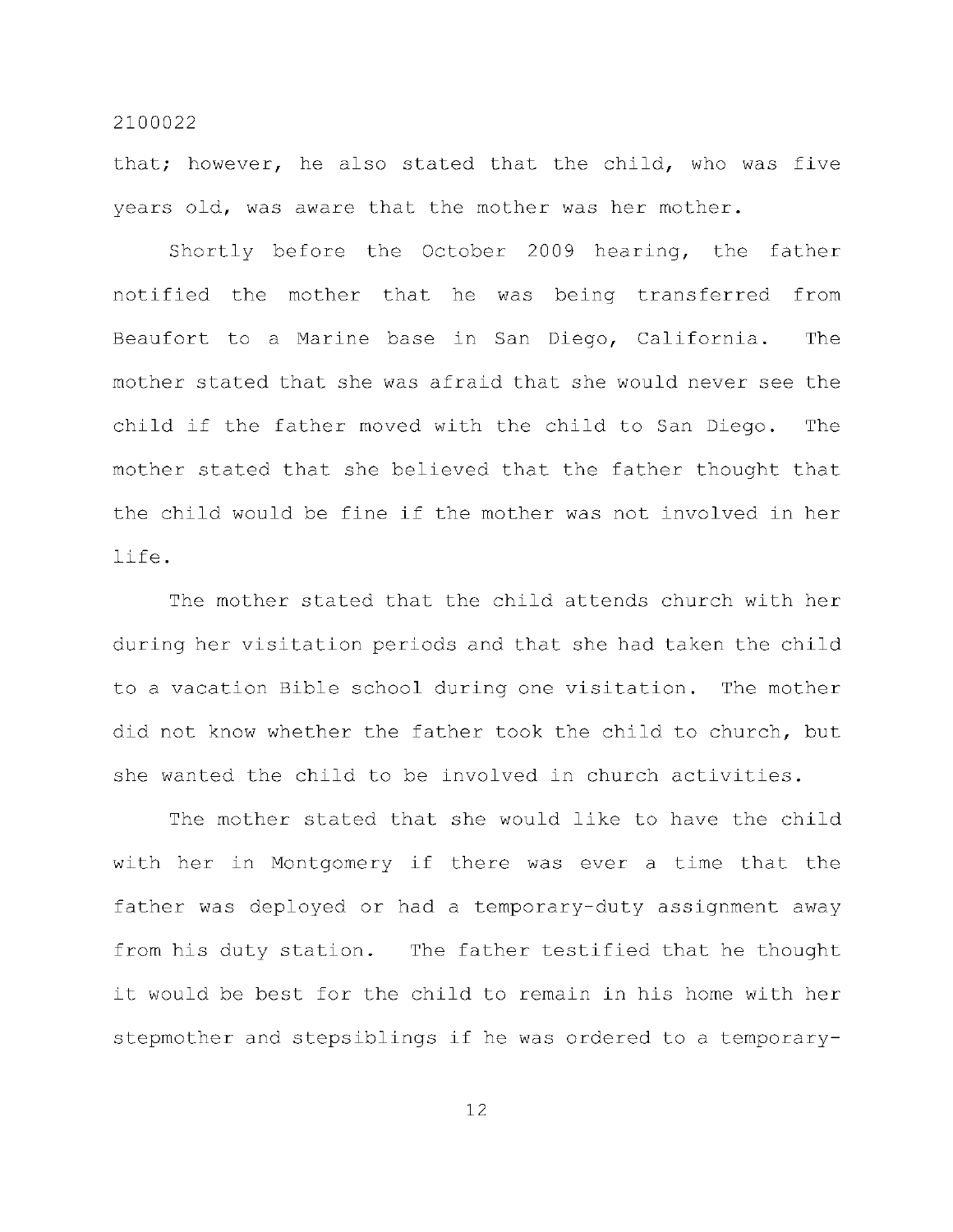duty assignment and that he saw no reason to uproot the child.

At the time of the November 2009 hearing, the father still lived in Beaufort with the child, the child's stepmother, and his four stepchildren. The father stated that he began taking the child to specialist as soon as he got custody of her in 2007, before the parties' divorce. At that time, the child did not eat anything but relied on the g-tube for sustenance. The father stated that, as of November 2009, the child was 100% "table-food fed." The father stated that the child is not totally proficient at chewing and swallowing and that she still needed instruction. The father stated that the mother had allowed the child to eat pureed meat and vegetables during visitations, which, he said, caused the child to regress in her progress of learning how to eat. The mother admitted that she had allowed the child to eat pureed food during visitation, but she also testified that she had offered the child solid food as well during visitation and that she knew how to feed the child. The record indicates that the mother attended a feeding-therapy session with the child in Beaufort, as ordered, but there is no indication in the record that the mother attended a feeding-therapy session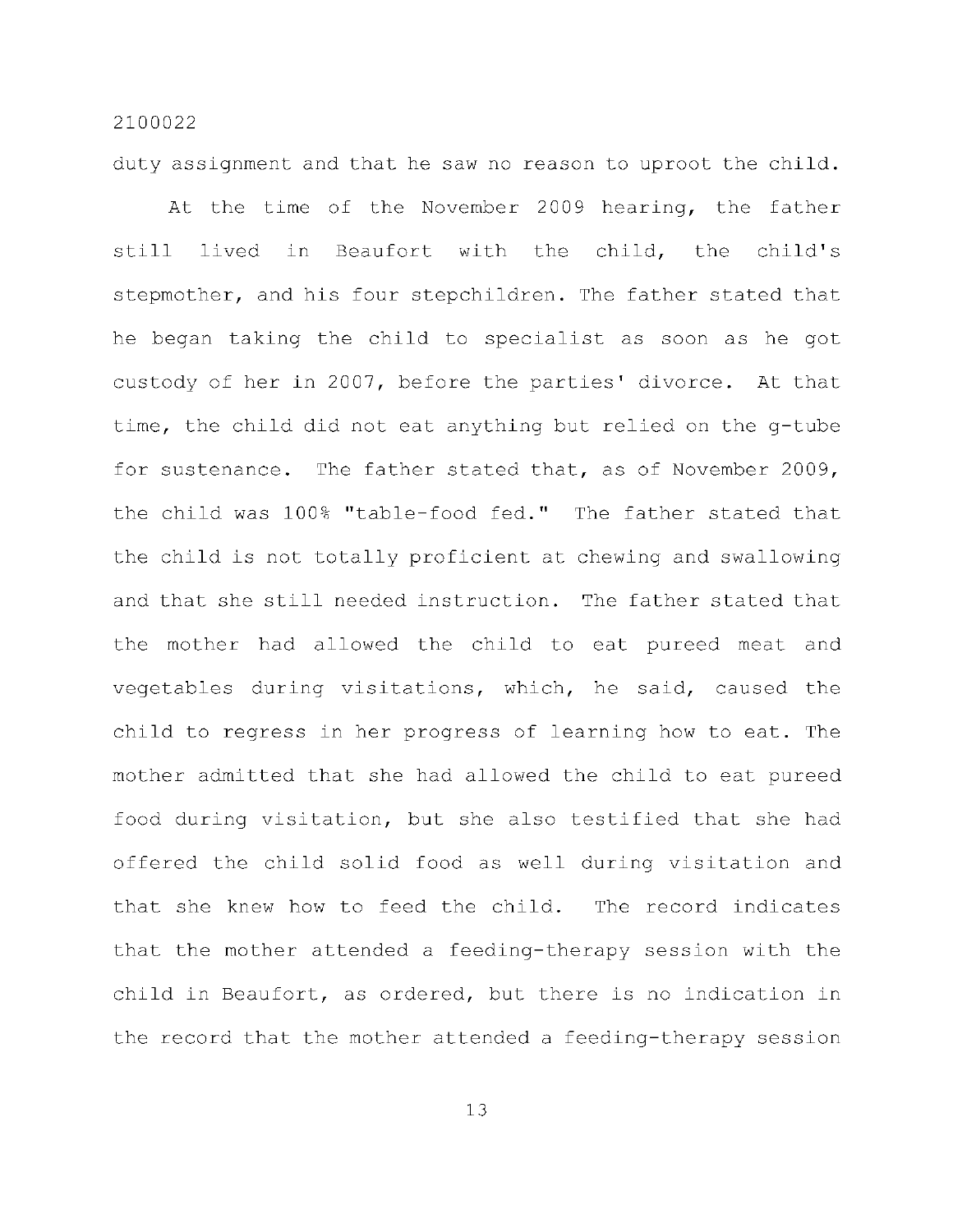with the child in Montgomery, as required by the trial court's September 2009 order .

Terri Woosley, a pediatric occupational therapist, testified that she had seen the child for 67 therapy sessions between March 2005 and July 2007. Woosley stated that she had watched the child eat the day before the November 2009 hearing and that the child had made tremendous progress since her last visit in July 2007. Woosley stated that the mother's method of feeding the child pureed food did nothing to make the child progress. Woosley testified that the child still needed to make progress before she was able to eat properly.

In January 2010, the father and the child relocated to San Diego, along with the father's current wife and her four children. The mother stated that the child attended yearround school in San Diego and that the child had several lengthy breaks from school throughout the year, including: approximately three weeks for spring break, approximately six weeks for summer, approximately one week for fall break, and approximately four weeks for Christmas. The father was willing to equally share the child's school breaks, except the fall break, with the mother. The father stated that one week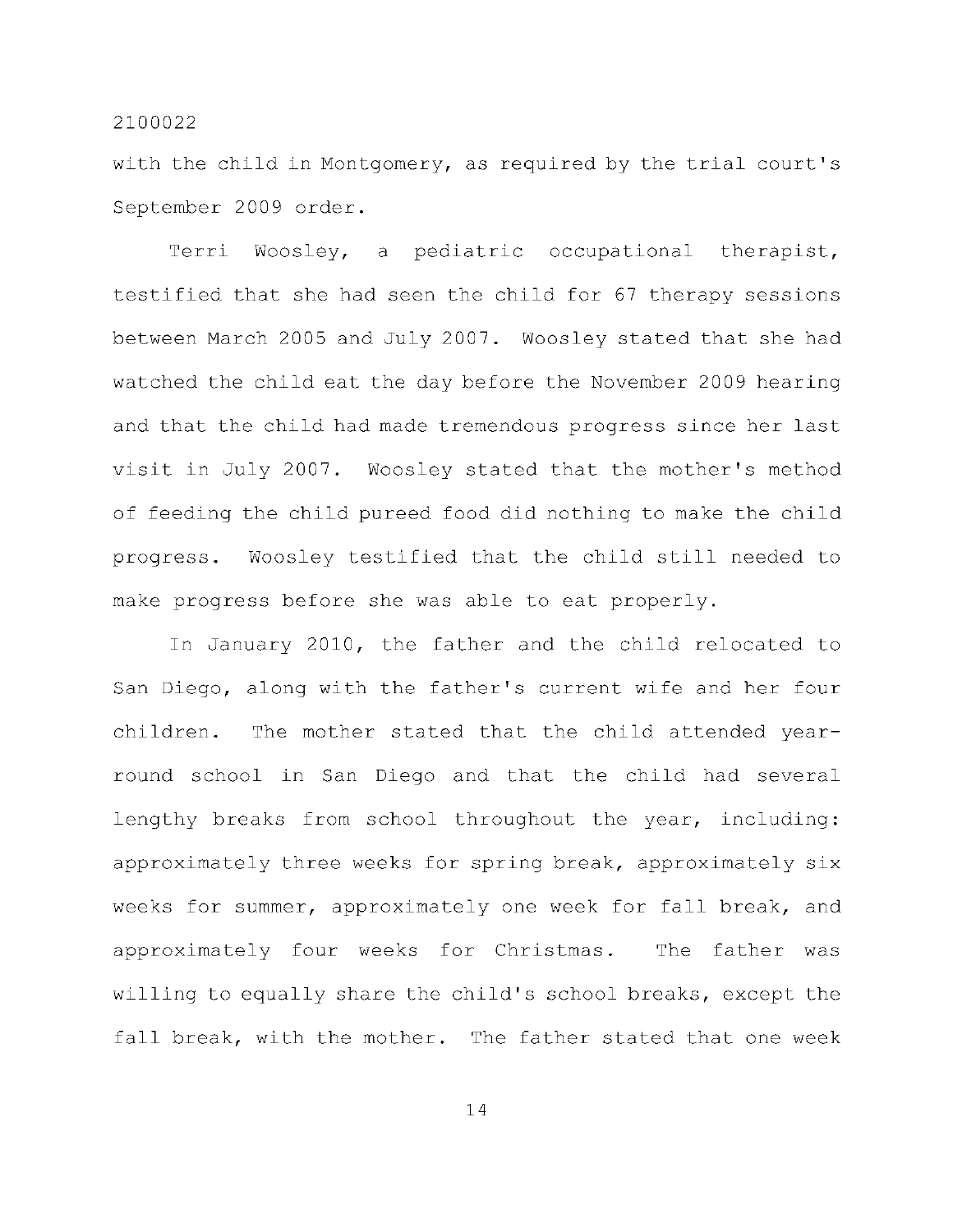was too short a time for the child to fly from California to Alabama and back. The mother stated that she and the child needed more time together than only one-half of the child's breaks from school.

In San Diego, the child was placed in kindergarten, instead of pre-kindergarten, and the father stated that there was a possibility that the child would be placed in kindergarten again at the start of the next school year because of lower-than-average performance. The father sent the mother a letter stating that he would like her input when the time came to decide on whether to allow the child to repeat kindergarten. The mother stated that she had contacted the child's school and had notified the school that she was available for conferences by telephone if she was given advanced notice. The mother requested that she be allowed to be involved in the meetings concerning the IEP developed for the child by her school in San Diego.

At the time of the June 2010 hearing, the child had had one IEP meeting in San Diego, and the father testified that he had notified the mother that the meeting was going to take place. However, the mother did not receive the notice until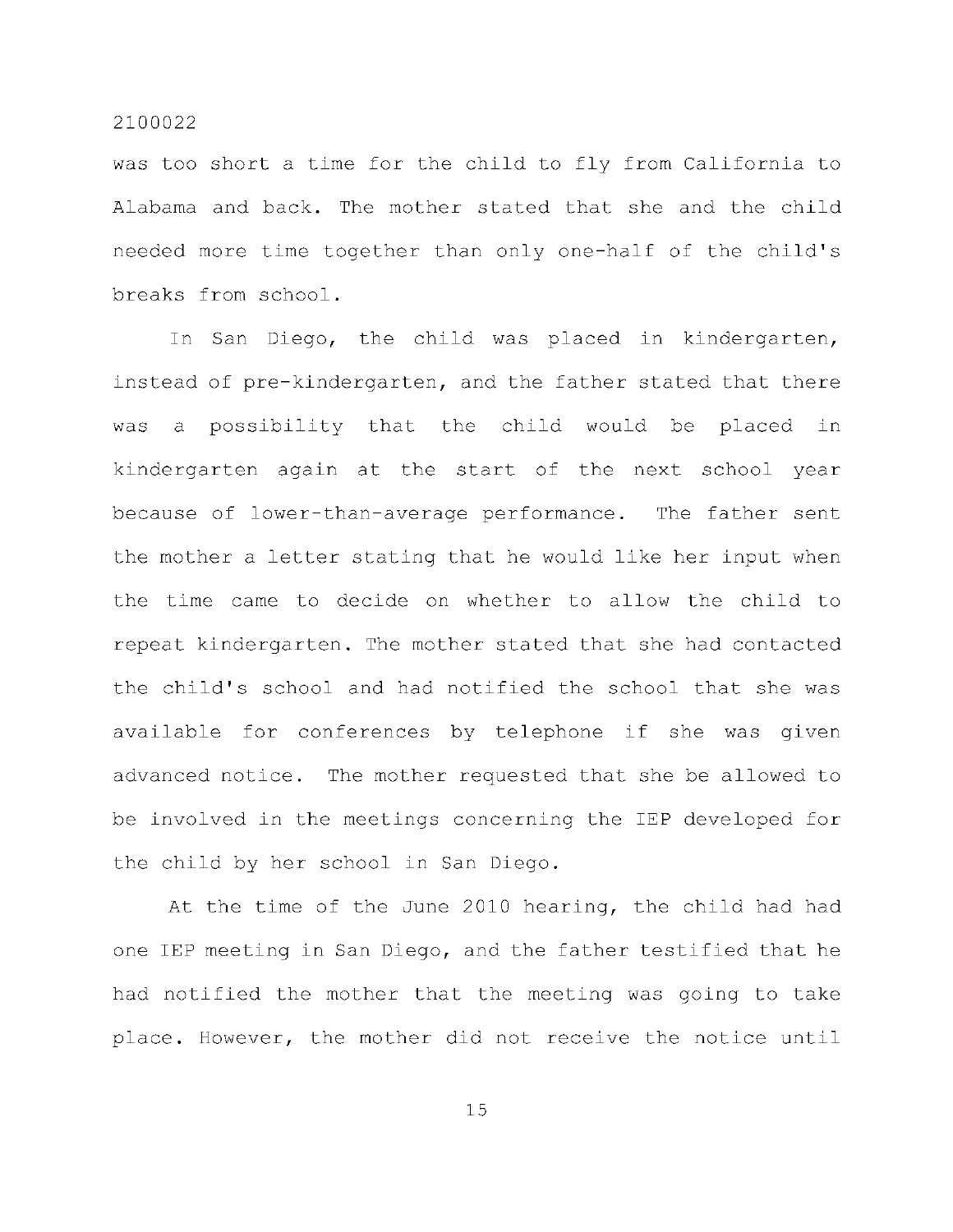after the IEP meeting had taken place. The father stated that the child had been provided speech and language services through her school and that he did not know what else he could do to help the child catch up in school. The father stated the child's school was evaluating the child's progress and that school officials would eventually tell him what services were available to help the child catch up with her classmates. The mother stated that she was not involved in the child's IEP and that she was concerned about the child's progress in school .

At the close of trial, the quardian ad litem recommended that any visitation with the mother in Montgomery occur only when the child had at least seven days to visit, including two days of travel. The quardian ad litem also recommended that the trial court include explicit orders regarding visitation and asked that the child have at least two days in San Diego after visitation in Montgomery to readjust her schedule before she started school.

#### **Issues**

On appeal the father raises five issues for this court's consideration: (1) whether the trial court erred in awarding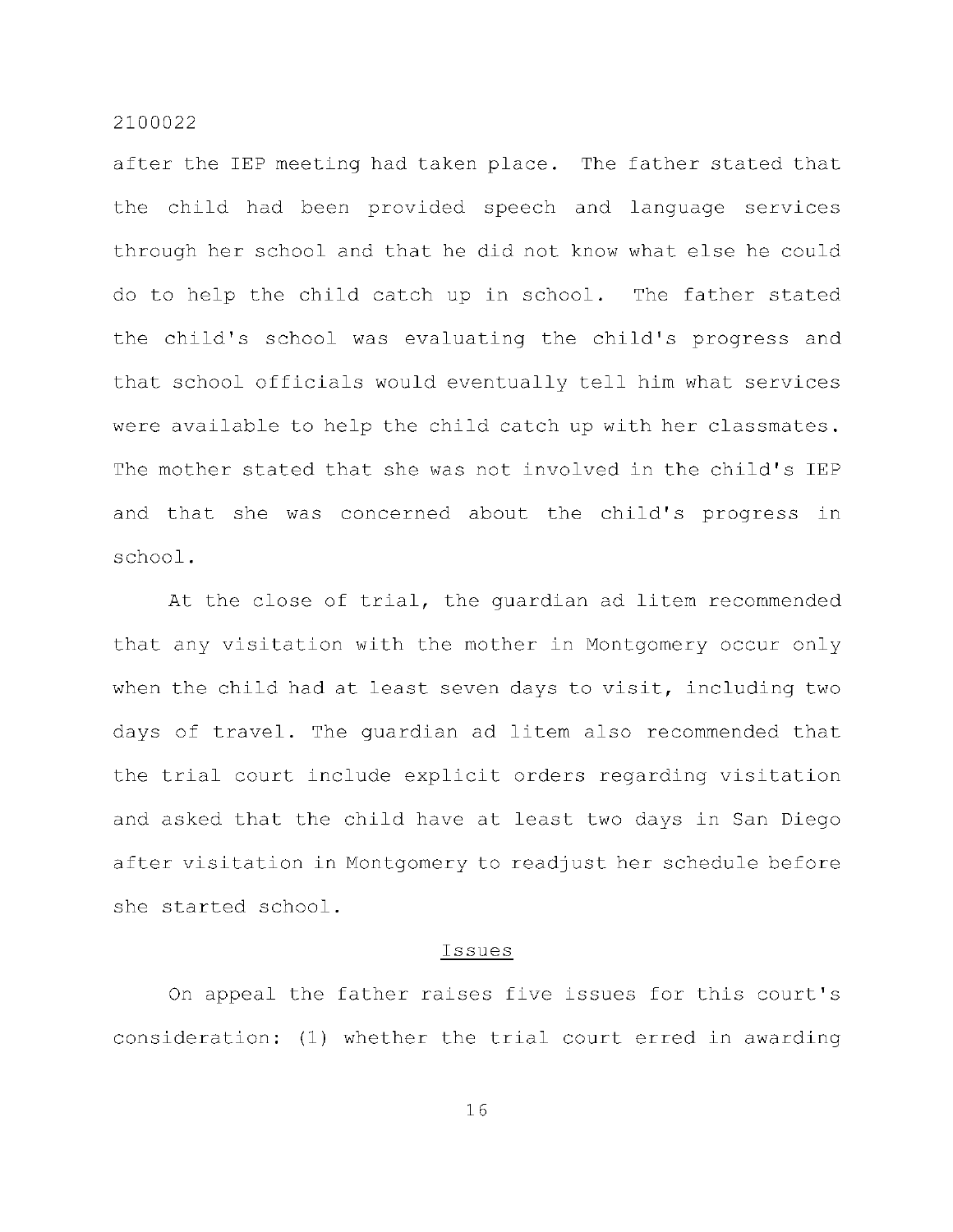the mother final decision-making authority over religious and educational matters; (2) whether the trial court erred in granting the mother visitation with the child when the father was placed on TDY for 90 days or longer; (3) whether the trial court erred in setting forth the mother's award of visitation;  $(4)$  whether the trial court erred by removing the provision allowing the father to request that the mother submit to a drug screen; and (5) whether the trial court erred in failing to order the mother to pay the father's attorney's fees.

# Standard of Review

"When ore tenus evidence is presented, a presumption of correctness exists as to the trial court's findings on issues of fact; its judgment based on these findings of fact will not be disturbed unless it is clearly erroneous, without supporting evidence, manifestly unjust, or against the great weight of the evidence.  $J & M$  Bail Bonding Co. v. Hayes, 748 So. 2d 198 (Ala. 1999); Gaston v. Ames,  $514$  So. 2d  $877$  (Ala. 1987). When the trial court in a nonjury case enters a judgment without making specific findings of fact, the appellate court 'will assume that the trial judge made those findings necessary to support the judgment.' Transamerica Commercial Fin. Corp. v. AmSouth Bank, 608 So. 2d 375, 378 (Ala. 1992). Moreover, '[u]nder the ore tenus rule, the trial court's judgment and all implicit findings necessary to support it carry a presumption of correctness. ' Transamerica, 608 So. 2d at 378. However, when the trial court improperly applies the law to facts, no presumption of correctness exists as to the trial court's judgment. Allstate Ins. Co. v. Skelton, 675 So. 2d 377 (Ala.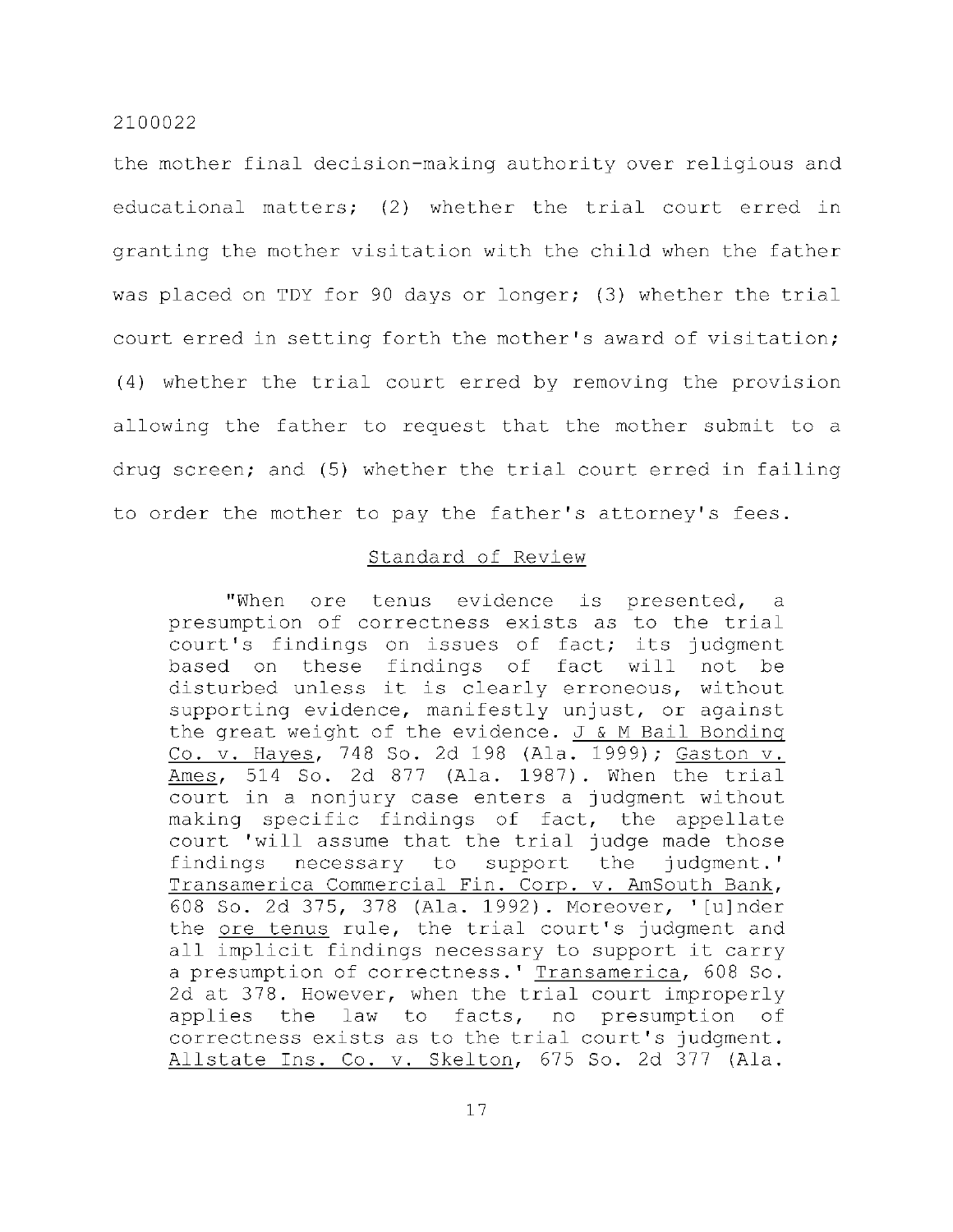1996); Marvin's, Inc. v. Robertson, 608 So. 2d 391 (Ala. 1992); Gaston, 514 So. 2d at 878; Smith v. Style Advertising, Inc., 470 So. 2d 1194 (Ala. 1985); League v. McDonald, 355 So. 2d 695 (Ala. 1978). 'Questions of law are not subject to the ore tenus standard of review.' Reed v. Board of Trustees for Alabama State Univ., 778 So. 2d 791, 793 n. 2 (Ala. 2000). A trial court's conclusions on legal issues carry no presumption of correctness on appeal.  $Ex$  parte Cash, 624 So. 2d 576, 577 (Ala. 1993). This court reviews the application of law to facts de novo. Allstate, 675 So. 2d at 379 ('[W]here the facts before the trial court are essentially undisputed and the controversy involves questions of law for the court to consider, the [trial] court's judgment carries no presumption of correctness.')."

City of Prattville v. Post, 831 So. 2d 622, 627-28 (Ala. Civ. App. 2002).

# Discussion

## I. Designation of Final Decision-Making Authority

The father argues that the trial court erred in awarding the mother final decision-making authority over issues related to education and religion because such a modification was not in the best interest of the child considering the physical distance between the mother and the child, the indication in the record that the mother reacted unreasonably to the father's attempts to discuss the child, and the evidence indicating that the parties did not communicate well.

In the parties' divorce judgment, the parties were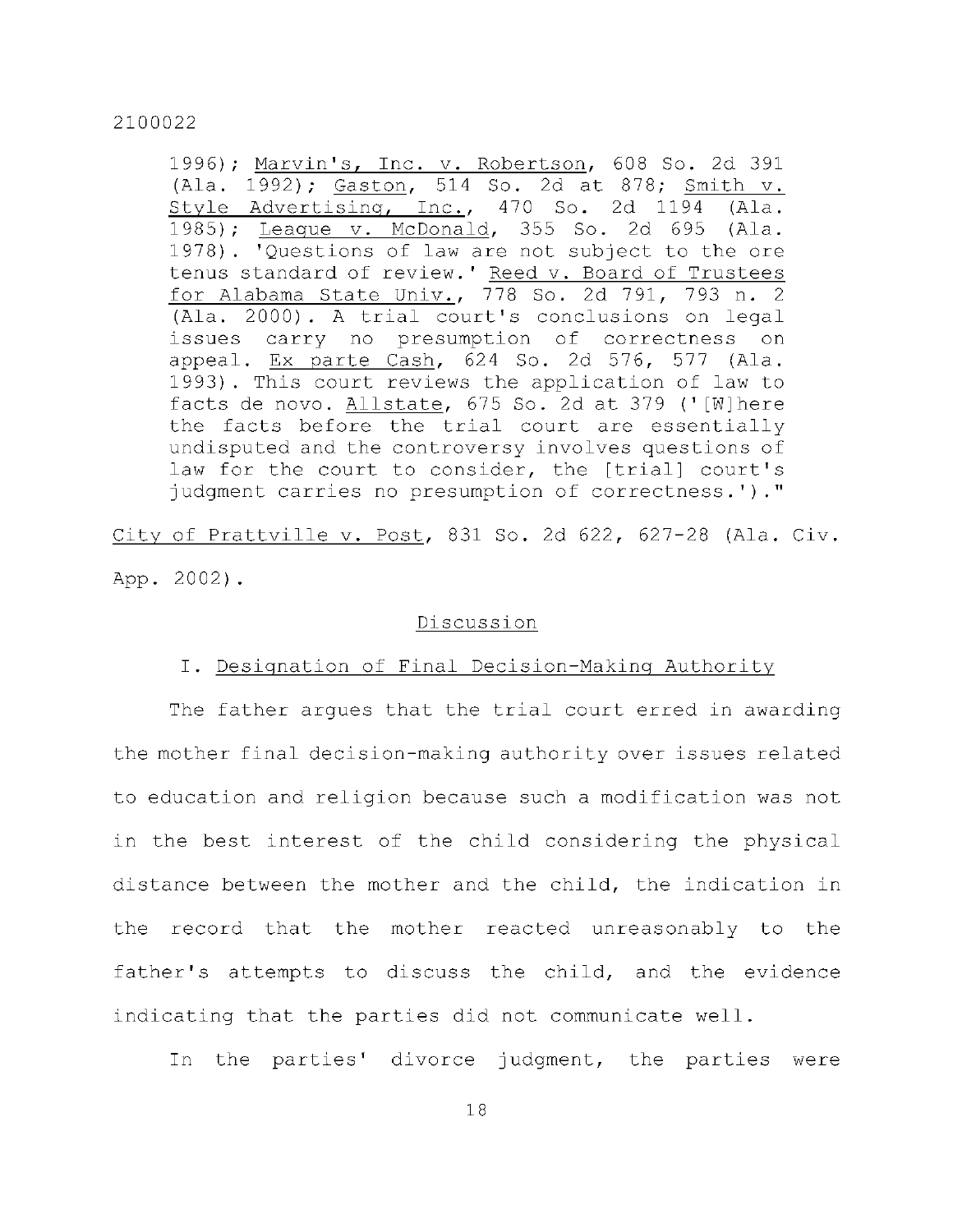awarded joint legal custody of the child. "Joint legal custody" is defined in  $\frac{1}{2}$  30-3-151(2), Ala. Code 1975, as follows :

"Both parents have equal rights and responsibilities for major decisions concerning the child, including, but not limited to, the education of the child, health care, and religious training. The court may designate one parent to have sole power to make certain decisions while both parents retain equal rights and responsibilities for other decisions."

In its June 2010 judgment, the trial court did not modify the parties' status as joint legal custodians; the judgment only modified which party was designated to make the final decisions as to certain matters in the event that the parties could not otherwise agree. Pursuant to  $$30-3-151$ , the trial court "may designate one parent to have sole power to make certain decisions ...." (Emphasis added.) Thus, the trial court, pursuant to  $$30-3-151$ , exercised its discretion and granted the mother final decision-making authority over educational and religious matters and granted the father final decision-making authority over medical and extracurricular matters. This court will not reverse a judgment concerning a matter left to the sound discretion of the trial court unless the trial court exceeds its discretion or unless the judgment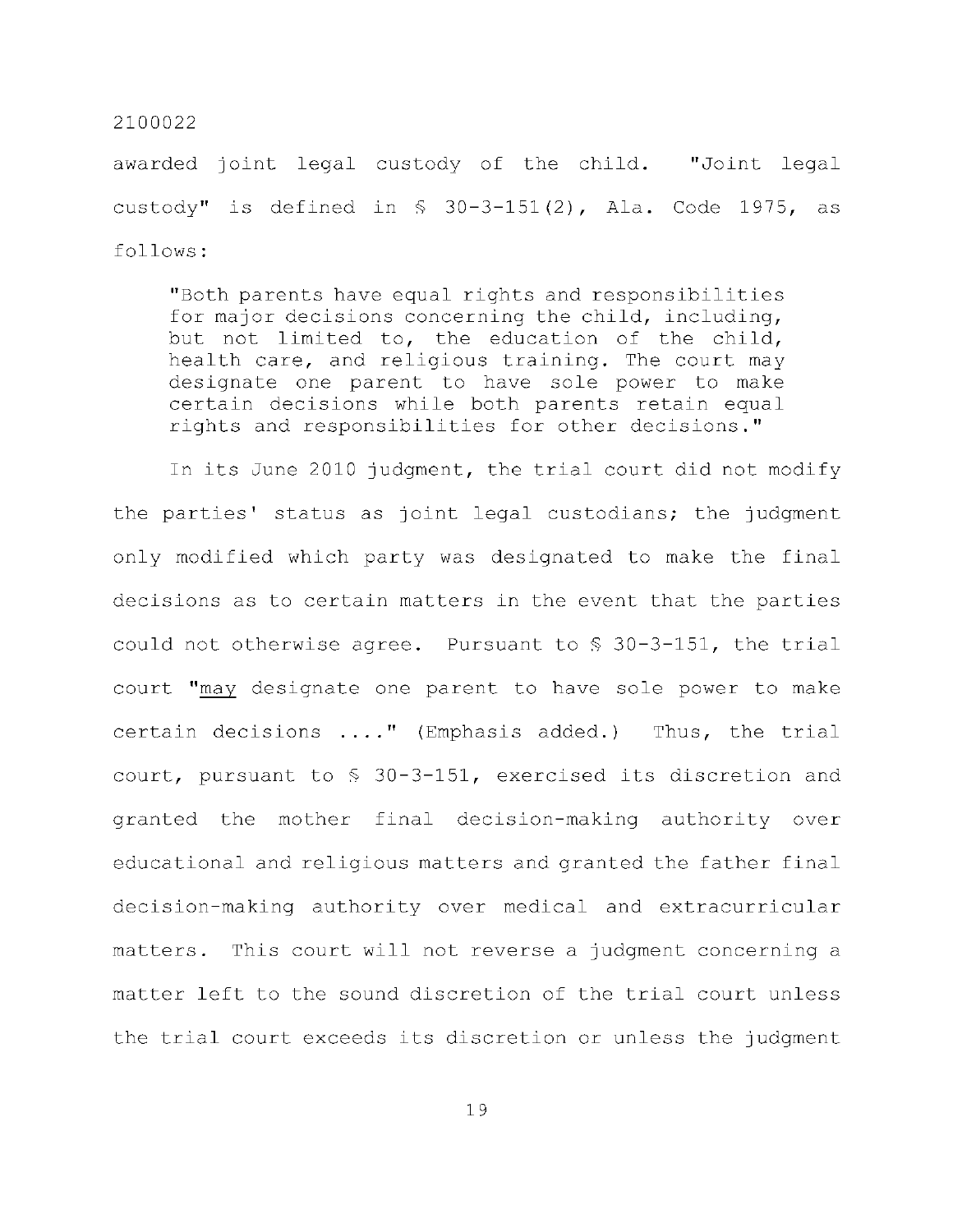is plainly or palpably wrong. See Romano v. Romano, 703 So. 2d  $374$ ,  $375$  (Ala. Civ. App. 1997). To the extent that the trial court's judgment modified the legal-custody arrangement between the parties, this court has held that, in order "'[t]o modify legal custody, the trial court need only find that the best interests of the child are served by the modification.'" West v. Rambo, 786 So. 2d 1138, 1141 (Ala. Civ. App. 2000) (quoting Harris v. Harris, 775 So. 2d 213, 215 (Ala. Civ. App. 1999)) .

Although the parties' ability to cooperate with one another to make decisions about the child together is a factor to consider in determining a proper joint-custody award, see  $\frac{1}{2}$  30-3-152(a)(2), Ala. Code 1975, we cannot conclude that the parties' inability to communicate about decisions concerning the child is a valid ground for reversing the judgment of the trial court in this particular case. There was sufficient evidence presented to support a conclusion by the trial court that the father used his position as the parent with final decision-making authority to exclude the mother from having a voice in the decision-making process when a major decision arose concerning the child. The trial court could have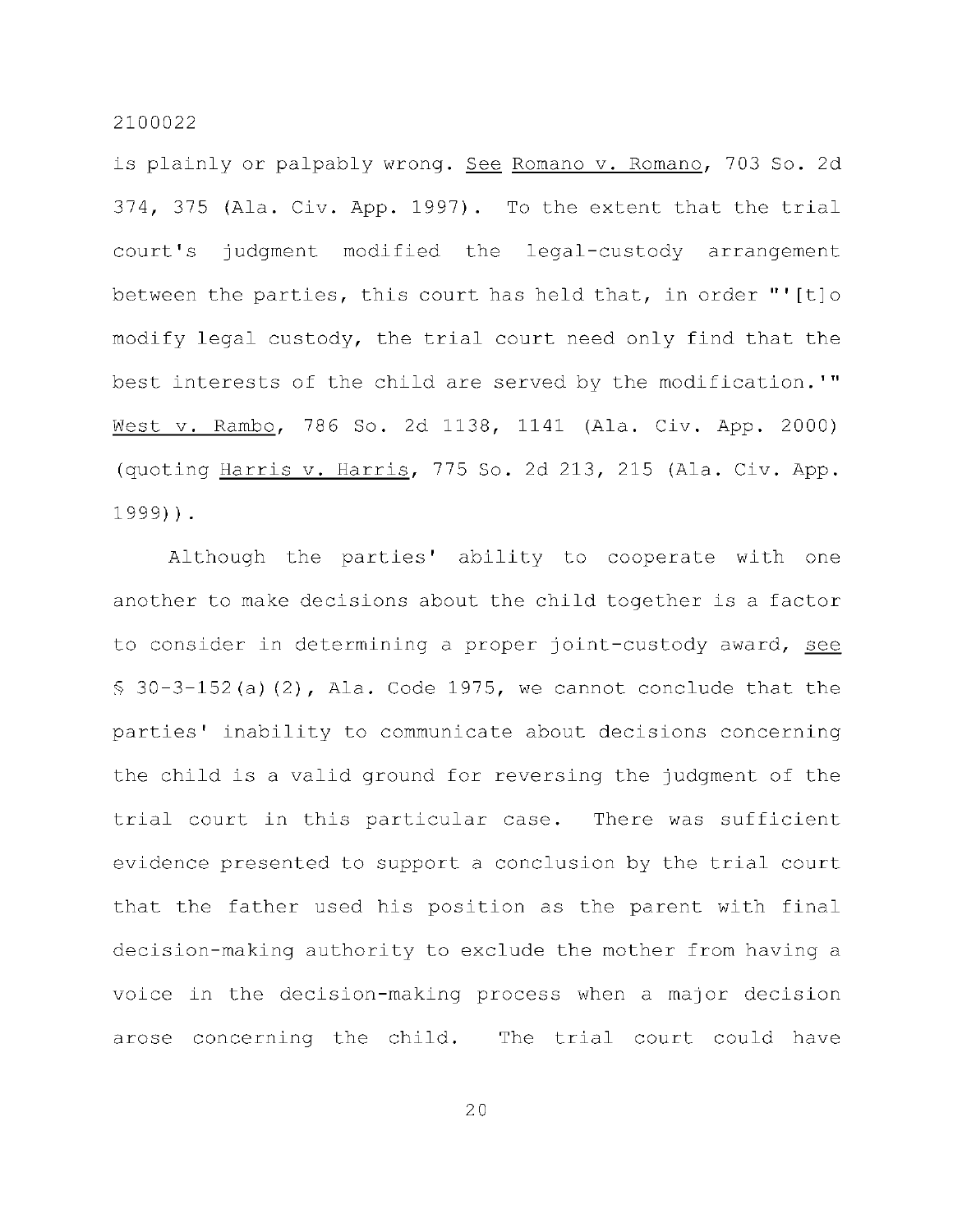concluded that the best interests of the child would be served by having both the mother and the father meaningfully involved in major decisions concerning the child and that the best way to accomplish this was by allowing each parent to have final decision-making authority over different aspects of the child's life.

The father argues that the physical distance between the mother and the child makes it impractical for the mother to have final decision-making authority over educational matters because it is unlikely that the mother will be able to travel to San Diego to participate in the child's IEP meetings or otherwise assist the child with her daily schoolwork. However, we see no reason why the mother would have to be physically present at an IEP meeting in order to participate. It is not difficult to conceive of ways of utilizing available technology (such as the speakerphone function of a telephone) that would allow the mother to participate in an IEP meeting conducted in San Diego while she was in Montgomery. Furthermore, awarding the mother final decision-making authority over educational matters is not for day-to-day decisions, and, as emphasized in the trial court's order on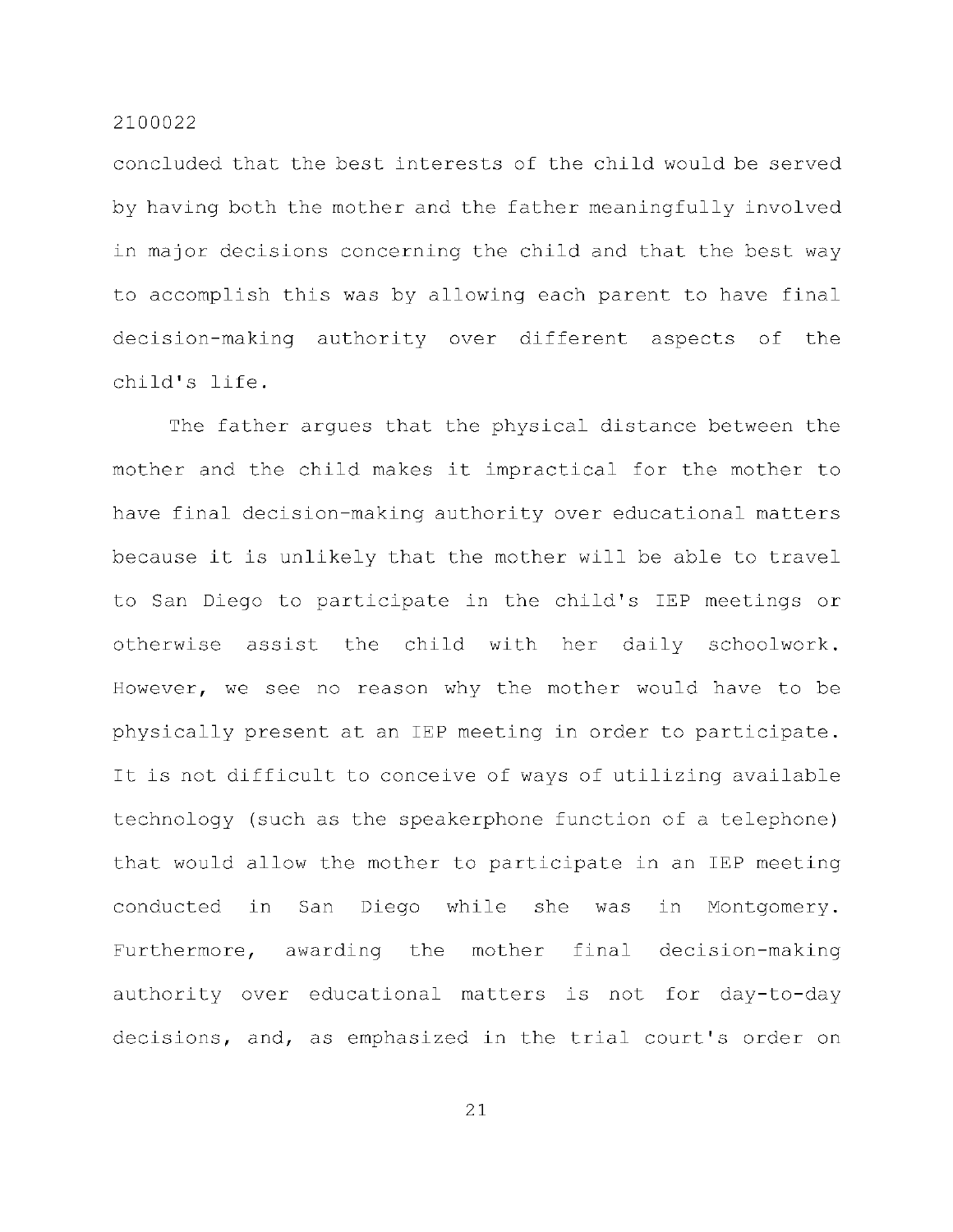the father's postjudgment motion, final decision-making authority is to be used as a last resort when the parties cannot otherwise agree after discussing the matter between themselves .

The father also argues that the trial court's decision to award the mother final decision-making authority over religious matters is unsupported by the evidence. Although there was very little testimony regarding religion in general, we cannot conclude that the small quantity of testimony regarding religion should result in a reversal of the trial court's judgment. The record indicates that religious matters are important to the mother, and we find no error in the trial court's determination that the best interests of the child would be served by awarding the mother final decision-making authority over religious matters.

The father also argues that trial court's decision to award the mother final decision-making authority over religious matters is a violation of his right to freedom of religion provided by the First Amendment to the United States Constitution. However, as the mother points out in her brief, the father's citation to authority supporting only general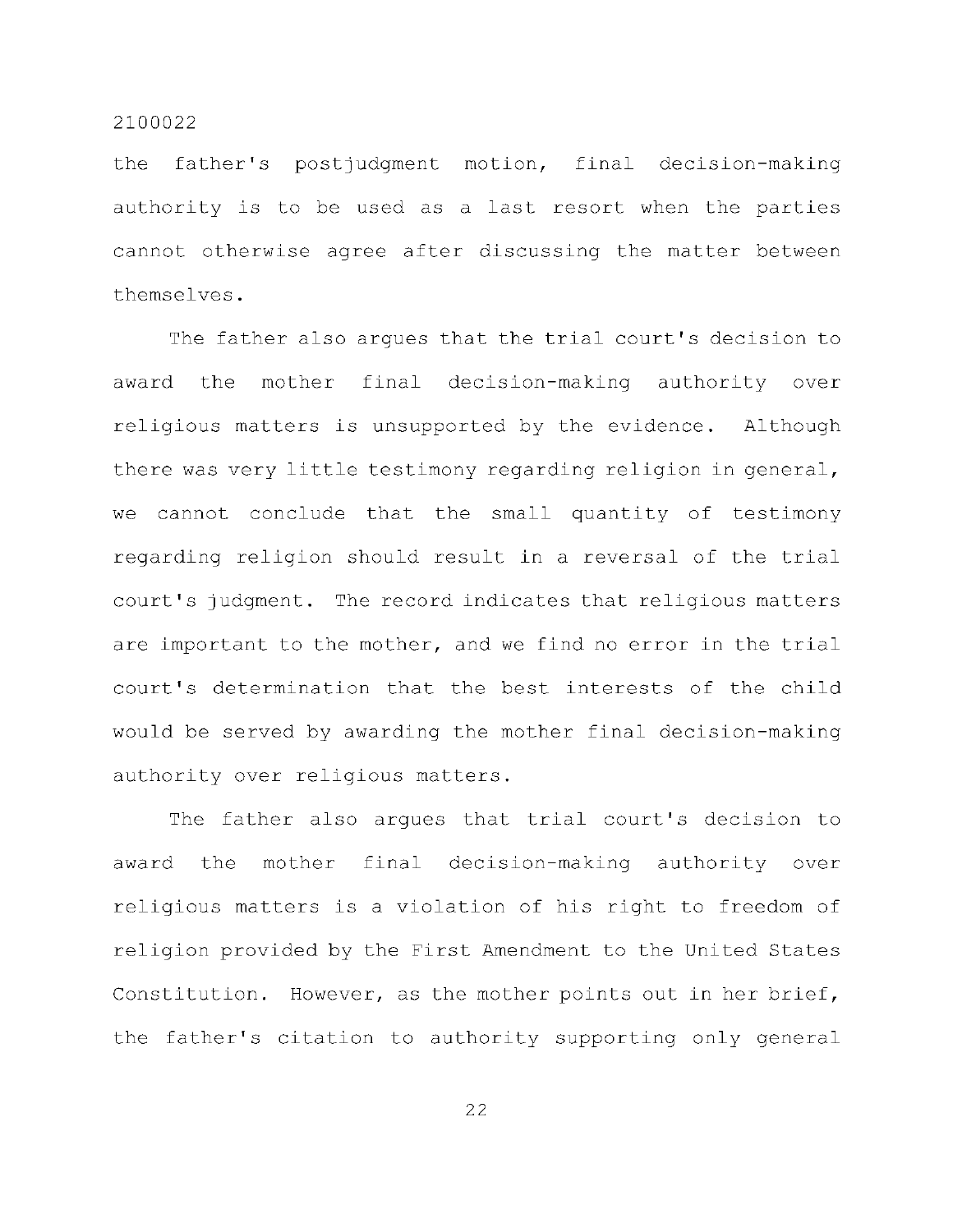propositions of law is insufficient to support reversal of the trial court's judgment. See Beachcroft Props., LLP v. City of Alabaster, 901 So. 2d 703, 708 (Ala. 2004) (quoting Geisenhoff v. Geisenhoff, 693 So. 2 489, 491 (Ala. Civ. App. 1997)) ("Authority supporting only 'general propositions of law' does not constitute a sufficient argument for reversal."); Jimmy Day Plumbing & Heating, Inc. v. Smith, 964 So. 2d 1, 9 (Ala. 2007) (holding that the appellant's three-sentence argument and citation to one case in support of a general proposition of law was insufficient to invoke review of the argument raised by the appellant); and Rule  $28(a)(10)$ , Ala. R. App. P. Accordingly, we will not consider that argument. Jimmy Day Plumbing & Heating, Inc. v. Smith, 964 So. 2d at 9.

Furthermore, to the extent that the father argues that the trial court's judgment should be reversed because the mother did not request a modification of the divorce judgment insofar as it provided that the father had final decisionmaking authority over the child, we will not consider that argument because our review of the record reveals that this argument was not first presented to the trial court for its consideration. See Andrews v. Merritt Oil Co., 612 So. 2d 409,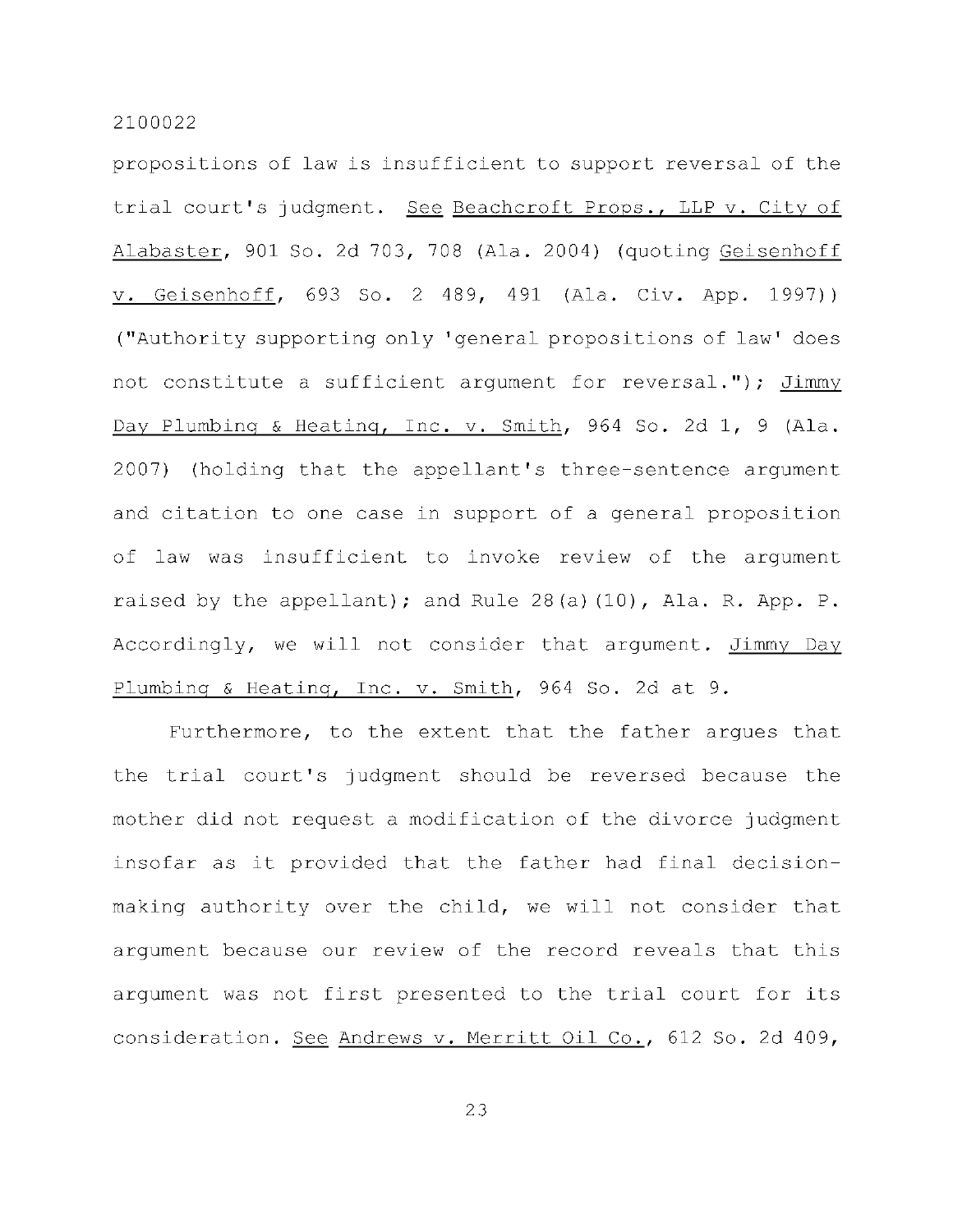410 (Ala. 1992) ("[An appellate c]ourt cannot consider arguments raised for the first time on appeal; rather, our review is restricted to the evidence and arguments considered by the trial court.").

Accordingly, that part of the trial court's judgment awarding the mother final decision-making authority over educational and religious matters is affirmed.<sup>3</sup>

#### II. Visitation During a Temporary-Duty Assignment

The father also argues that the trial court erred in awarding the mother visitation with the child when the father has a temporary-duty assignment for 90 days or longer -- a provision the father describes as an "automatic visitation reversionary clause."

It is well settled that the law disfavors judgments that provide for the automatic change of physical custody upon the

 $3$ The father raises for the first time in his application for rehearing several arguments regarding the propriety of the trial court's judgment designating final decision-making authority over educational and religious matters to the mother. Because the father did not make those arguments in his original submission to this court, we cannot consider them on rehearing. See Water Works & Sewer Bd. of Selma v. Randolph, 833 So. 2d 604, 608 (Ala. 2002) (opinion on rehearing) (refusing to consider arguments made on rehearing when the petitioner failed to make the argument, and include supporting authority for the argument, in its initial brief on appeal).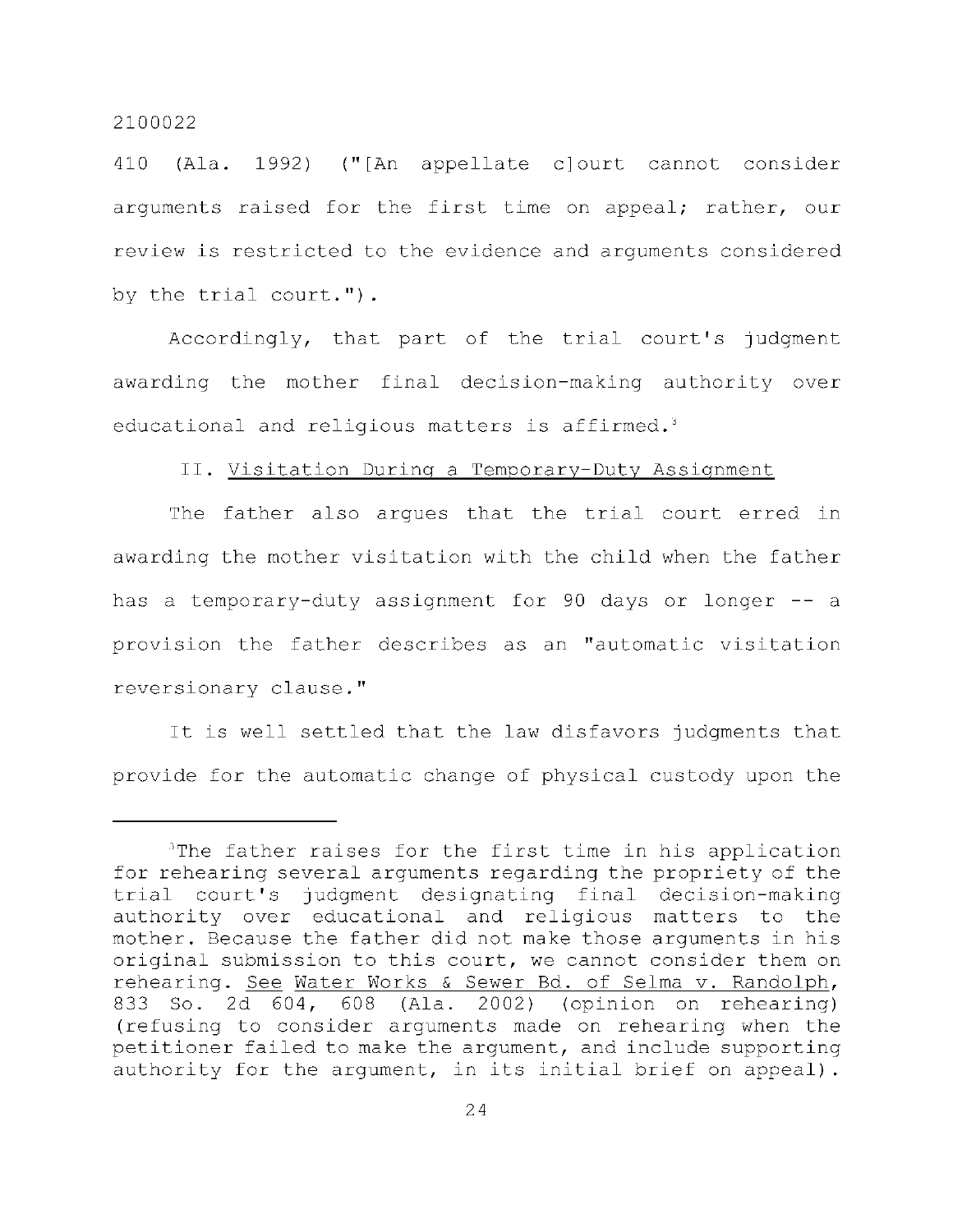occurrence of some future event because such provisions are "premised on mere speculation of what the best interests of the children may be at a future date." Hovater v. Hovater, 577 So. 2d  $461$ ,  $463$  (Ala. Civ. App. 1990) (holding that a custodial reversionary clause based on the mother's remaining in a certain school district was of no effect). See also Korn v. Korn, 867 So. 2d 338, 345 (Ala. Civ. App. 2003) (reversing a judgment that set forth an automatic reversion of custody to the former husband if the former wife left the United States). This court has applied the same principle to an automatic modification of visitation when there was no evidence indicating that there would be a change in circumstances warranting a modification of visitation at some future time. See Long v. Long, 781 So. 2d 225 (Ala. Civ. App. 2000) (reversing a judgment that automatically removed the restriction requiring the mother's visitation to be supervised after the passage of six months). But see Kovakas v. Kovakas, 12 So. 3d 693, 698 n.5 (Ala. Civ. App. 2008) (indicating that an automatic modification of the father's visitation when the child began kindergarten was distinguishable from Hovater and Korn, supra, because those cases involved an automatic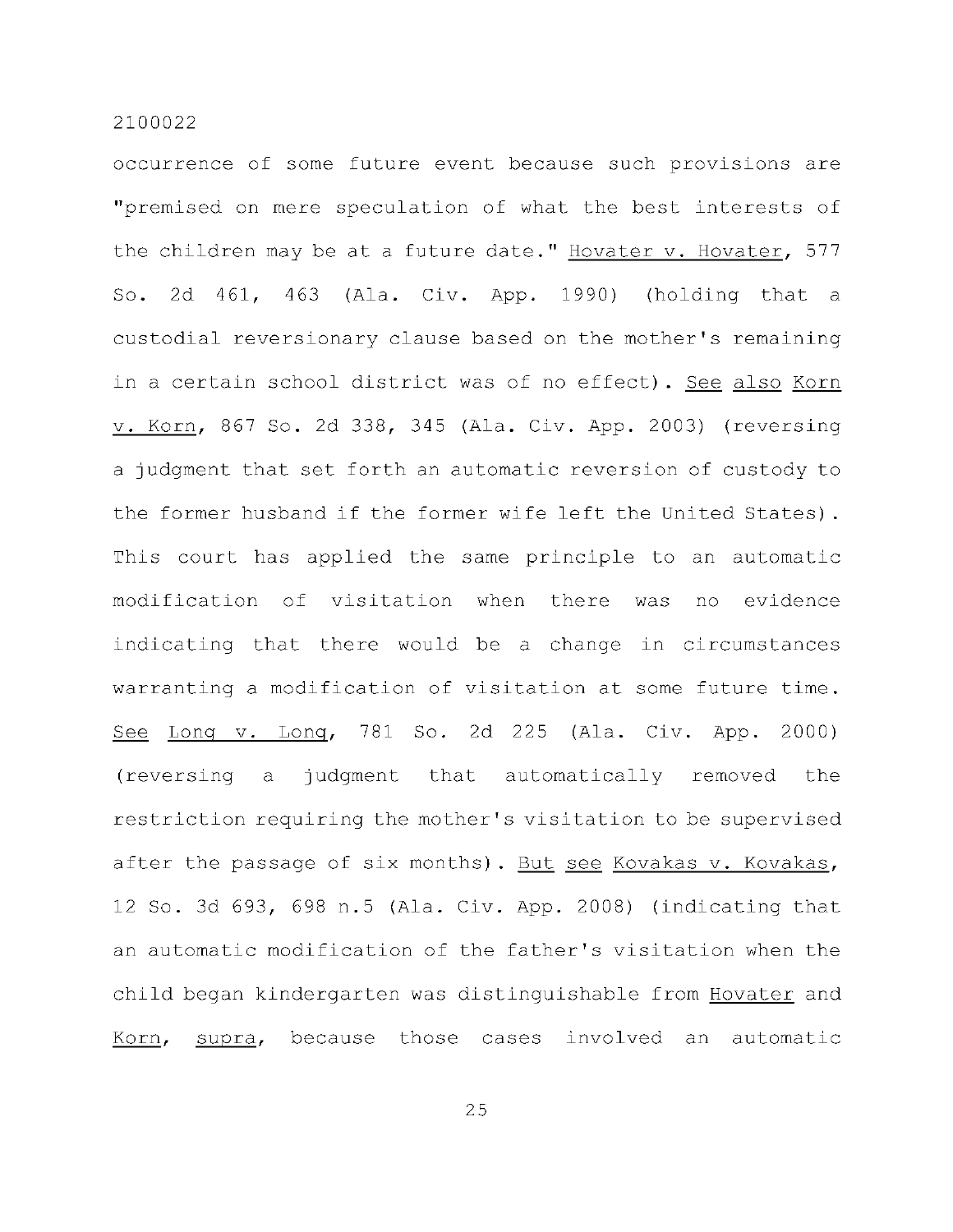modification of custody as opposed to an automatic modification of visitation).

In the present case, the mother argues that the provision of the trial court's judgment that allows her to have visitation with the child if the father has a temporary-duty assignment for 90 days or more is more akin to a judgment allowing extra visitation in the event of an extra holiday or time off from school. The mother maintains that the trial court acted within its discretion by allowing her to exercise extended visitation with the child in the event that the father is unavailable to care for the child because he has been ordered away from his duty station for 90 days or more.

It is well settled that the determination of a noncustodial parent's visitation rights is left to the sound discretion of the trial court and that a court's determination of visitation will not be reversed on appeal unless the trial court exceeds it discretion or unless the judgment is plainly or palpably wrong. Long, 781 So. 2d at 226 (citing E.W. v. Montgomery Cnty. Dep't of Human Res., 602 So. 2d 428 (Ala. Civ. App. 1992)). Furthermore, regarding a determination of visitation, "[t]he court's discretion is quided by what will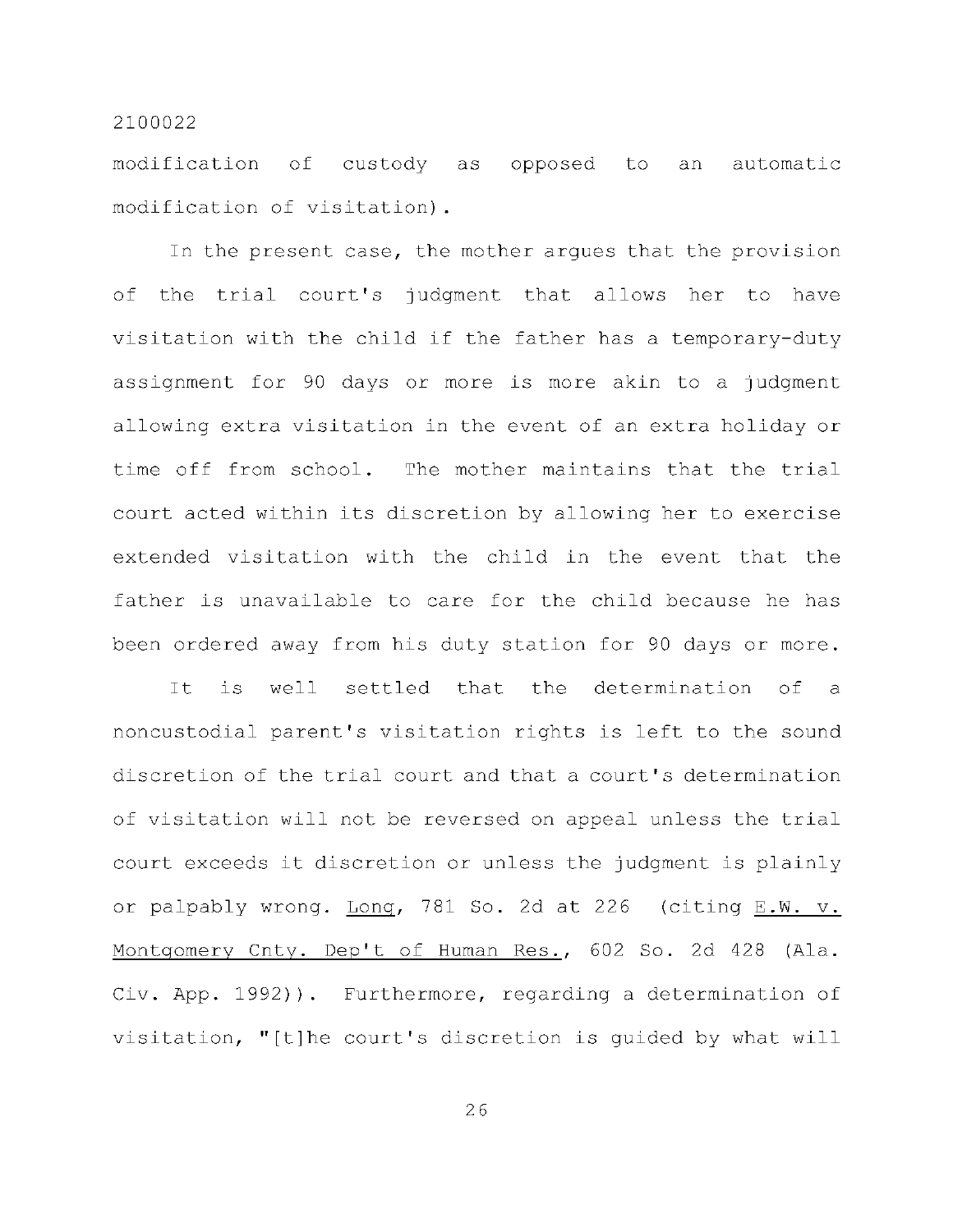protect and enhance the best interests and welfare of the child." Id.

We agree with the father that the trial court's judgment allowing the mother to have visitation with the child in the event that he is called away from his duty station by the Marine Corps for 90 days or more is analogous to judgments that call for an automatic modification of custody or visitation upon the occurrence of some future event. Such a provision cannot possibly take into account what the best interests of the child will be at the point in the future when the father is ordered away from his duty station for 90 days or more. The record indicates that the child is enrolled in year-round school in San Diego, and there is no indication that any school in Montgomery follows a similar schedule. Thus, in the present case, if the father is called away from his duty station for more than 90 days by the Marine Corps, the child would be automatically removed from her environment in San Diego and placed in Montgomery with the mother without consideration of the effect that such a change would have on the child. Our caselaw strongly disfavors such a change without consideration of the best interests of the child at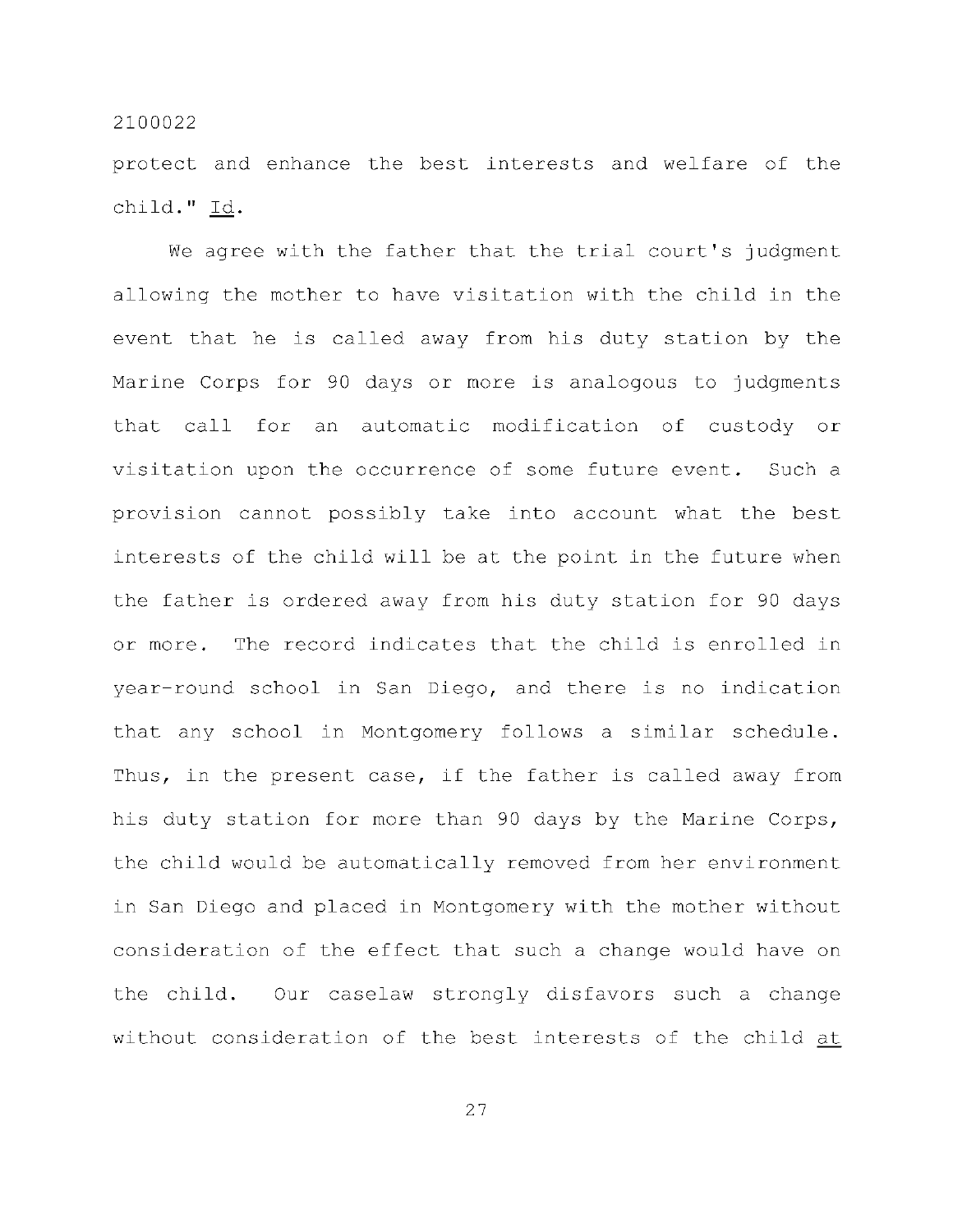the time that the proposed change would take place. See Korn, 867 So. 2d at 344-45 (discussing Ex parte Monroe, 727 So. 2d 104 (Ala. 1999), in which custody of a child was modified, based on the custodial parent's move from Alabama to Michigan, after an ore tenus hearing was conducted, and recognizing that the judgment in Monroe "was based on evidence as to the child's current best interests, not upon speculation as to what his best interests might be at some point in the future") .

Our decision in no way affects the mother's right, upon learning that the father is required to spend a significant period away from his duty station, to petition the trial court for some form of visitation or custody that would allow her to care for the child while the father is unavailable to do so. At that time, the trial court would be able to evaluate the child's circumstances, as they exist at that time, and to make a decision that promotes the best interests of the child. See Hall v. Hall, 577 So. 2d 469, 470 (Ala. Civ. App. 1990) (the primary concern in cases concerning a child's custody and visitation schedule is determining what arrangement promotes the best interests of the child).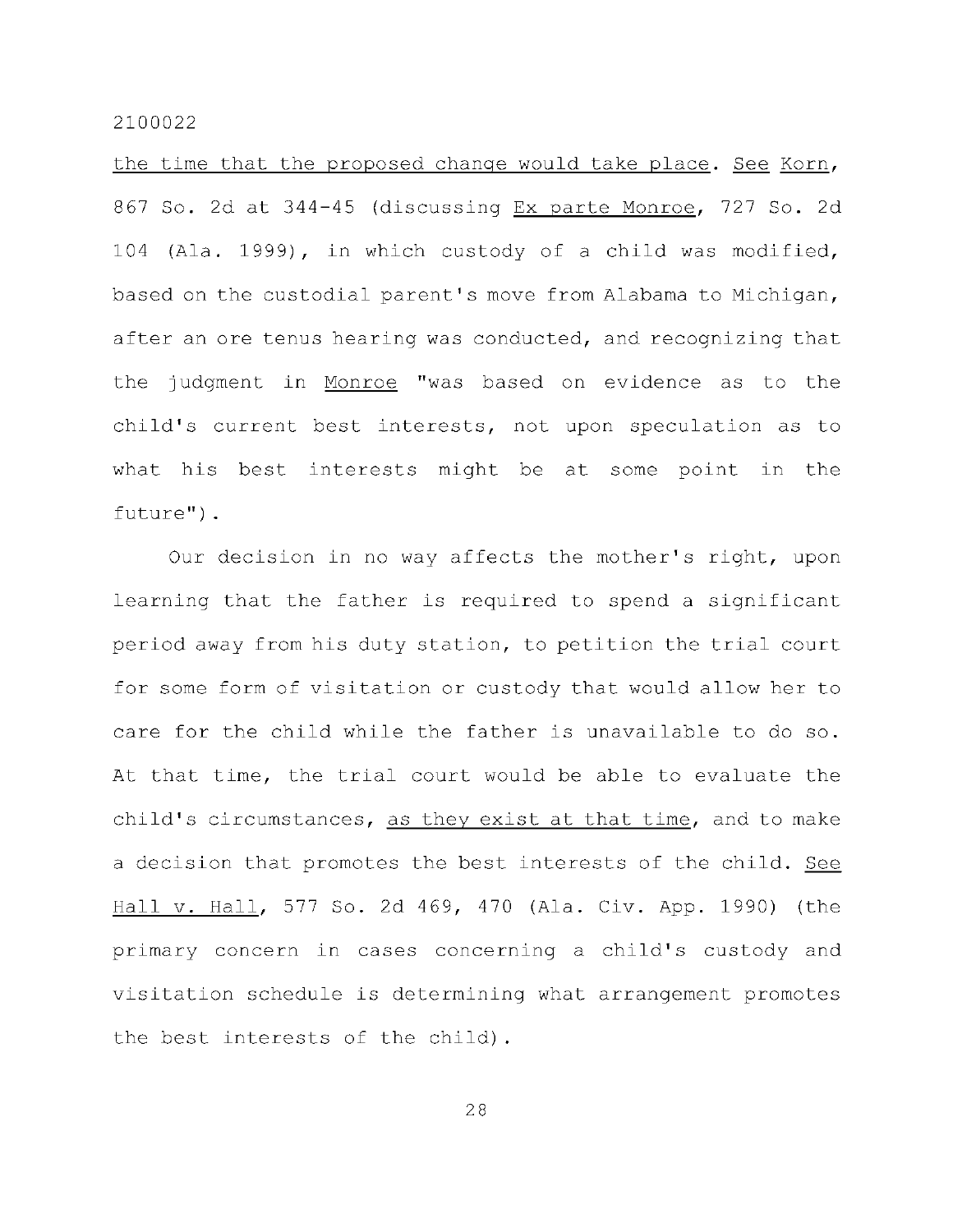Accordingly, because the trial court's judgment, insofar as it automatically places the child with the mother in the event that the father has a temporary-duty assignment for 90 days or more, fails to account for what arrangement will serve the best interests of the child at the time the father is required to leave his duty station, we reverse the judgment of the trial court and remand the cause with instructions to the trial court to enter a judgment consistent with this opinion.

## III. Visitation

The father next argues that the trial court's award of visitation to the mother was error because it awarded the mother visitation during substantially all the child's breaks from school .

As noted above, the determination of a noncustodial parent's visitation is left to the trial court's discretion, and this court will not reverse the trial court's determination unless it is shown that the trial court exceeded its discretion or that its judgment is plainly or palpably wrong. See Long, 781 So. 2d at 226. Moreover, we note that "'[t]he trial court is entrusted to balance the rights of the parents with the child's best interests to fashion a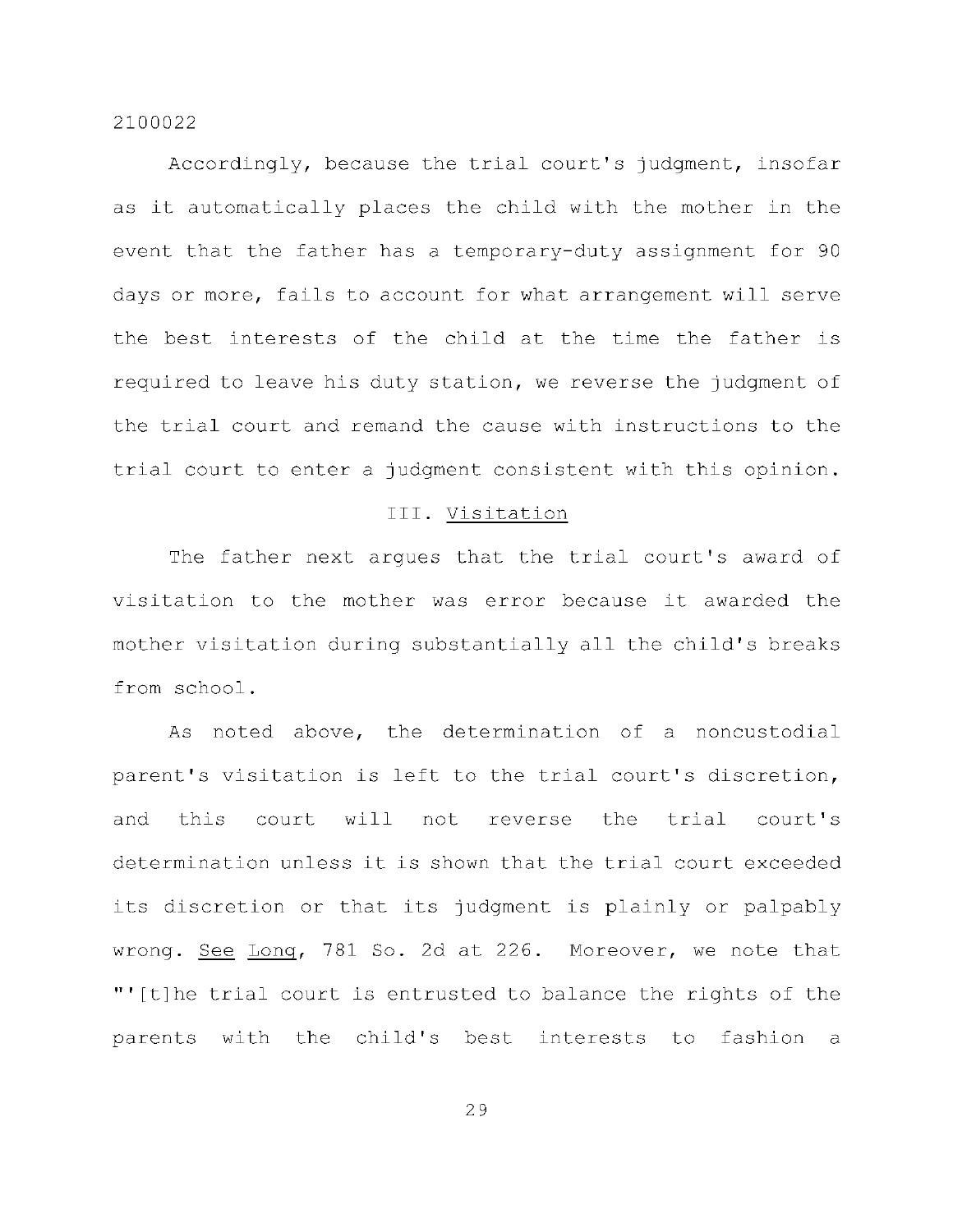visitation award that is tailored to the specific facts and circumstances of the individual case.'" Ratliff v. Ratliff, 5 So. 3d 570, 586 (Ala. Civ. App. 2008) (quoting Nauditt  $v$ . Haddock, 882 So. 2d 364, 367 (Ala. Civ. App. 2003)).

The father arques that the visitation provision is contrary to the best interests of the child because it awards the mother visitation during the majority of all the child's breaks from school and prevents the father from ever spending Thanksgiving holidays with the child. This case presents a particularly unique set of circumstances because the child and the mother live on opposite sides of the country and the child is enrolled in year-round school that provides several long breaks throughout the year. The trial court, in its judgment, specifically stated:

"The court's intent in modifying the visitation is to provide meaningful time between the child and the [mother], not to detract from the [father]'s relationship or time with the child. The court is aware that the [father] will miss important periods of vacation time[;] however, the court feels this is necessary in order to maintain a solid relationship between the child and the [mother]."

After hearing three days of testimony, and considering the significant physical distance between the child's home and the mother's home, the trial court concluded that a visitation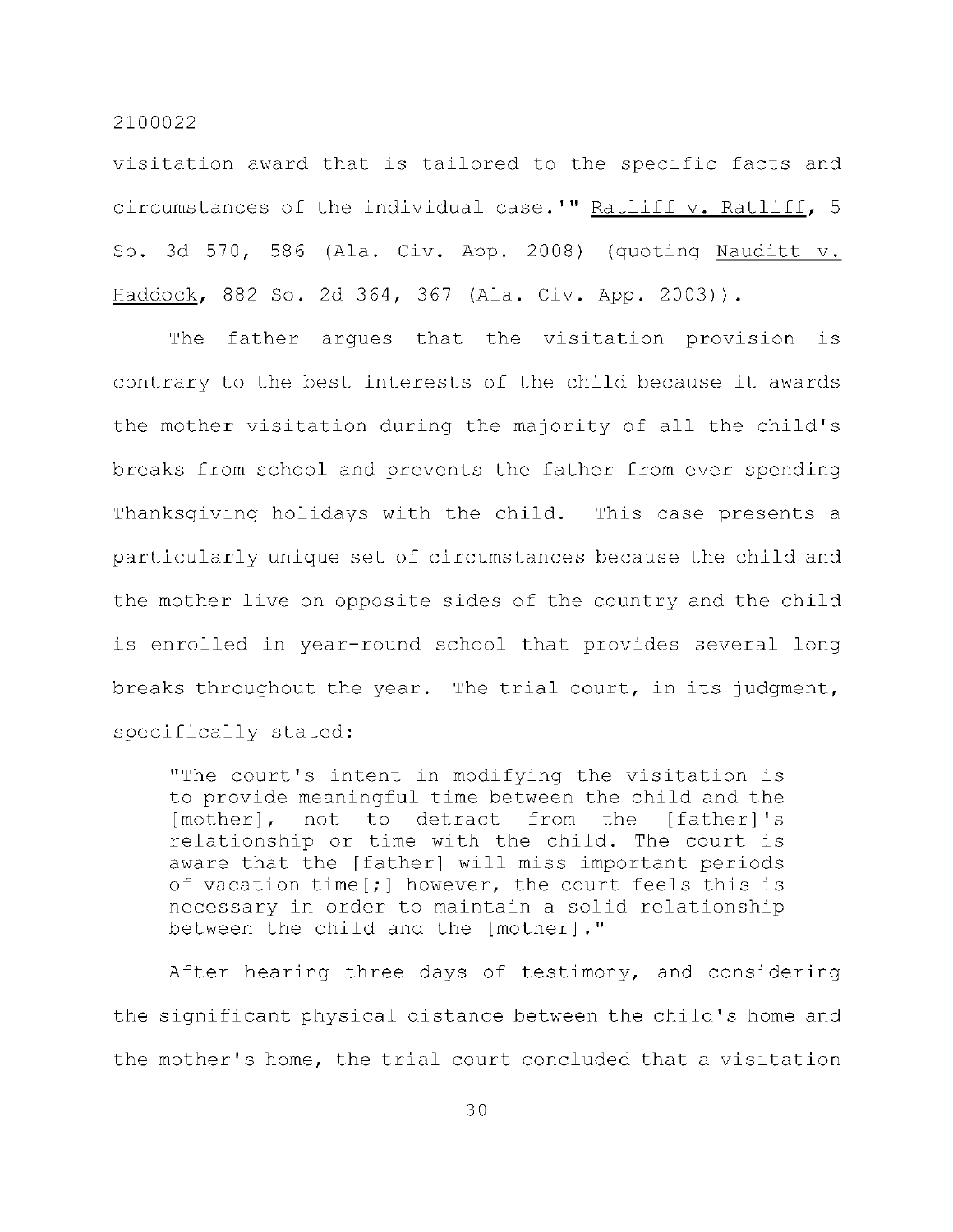award that allowed the mother to visit with the child during the majority of the child's breaks from school served the best interests of the child because it would allow the mother and the child to "maintain a solid relationship." Furthermore, the trial court could have concluded that the father still had a significant amount of time with the child considering he had every evening and weekend of the school year in addition to two weeks in the summer and two weeks during the child's Christmas holidays to spend with the child. Accordingly, we cannot conclude that the trial court erred in awarding the mother visitation with the child during the majority of the child's breaks from school.

The father also argues that the visitation award, specifically the mother's right to have visitation with the child during the child's fall break, or Thanksgiving holidays, is against the best interests of the child because it is too short of a break from school and does not allow any time for the child to recover from traveling before she starts school again. According to the child's school calendar, the child's fall break, including weekends, consists of a nine-day break from school. Other than the father's testimony that he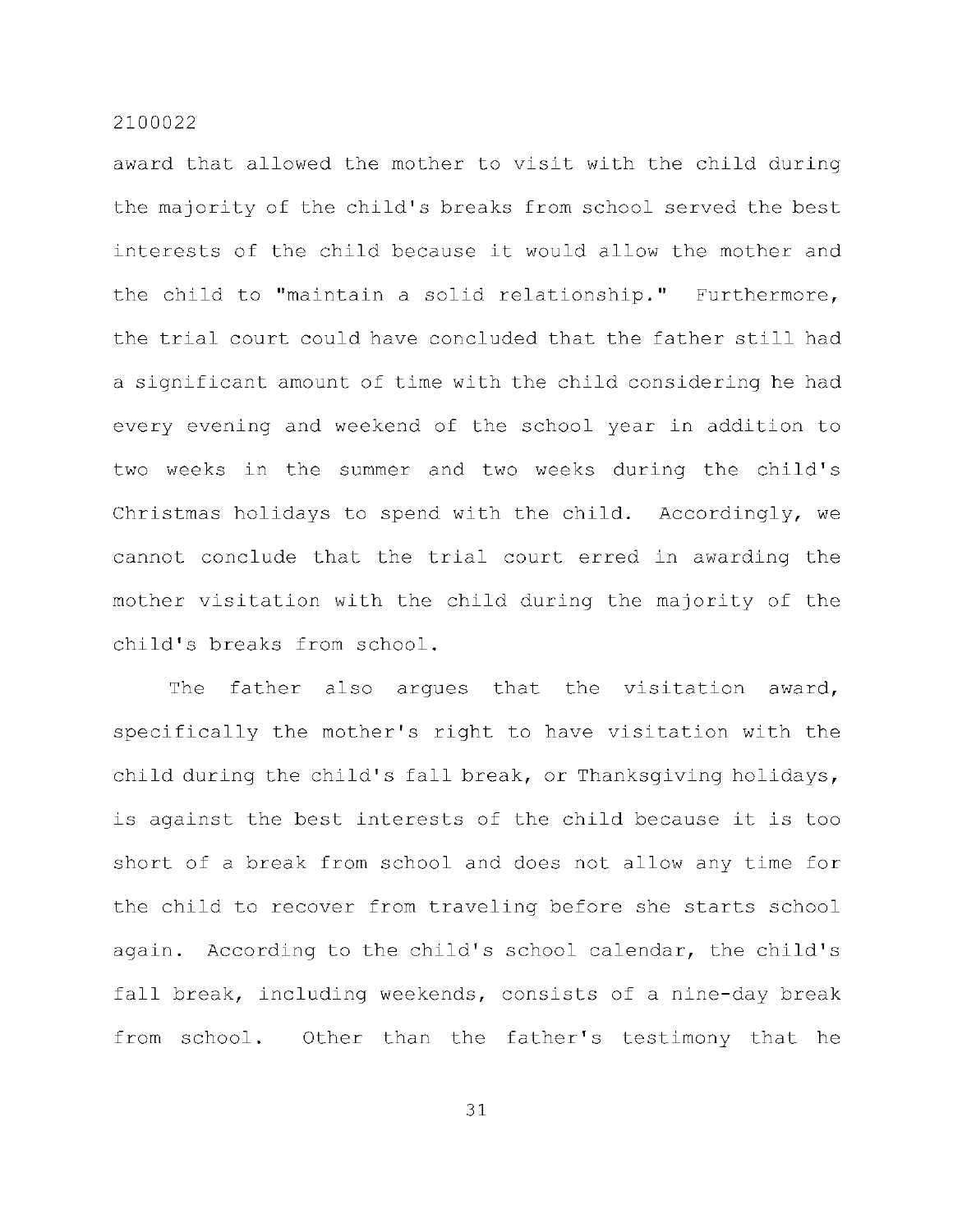thought that one week was not enough time for the child to fly to Montgomery and back to San Diego, there was no indication that the child had ever attempted a visit to Montgomery for only one week or that the child's best interests would not be served by allowing her to visit the mother for only a relatively short time. Accordingly, we cannot conclude that the trial court exceeded its discretion by awarding the mother visitation with the child during the child's fall break.

The father also argues that the trial court erred by failing to specifically set forth in its judgment when the mother's visitation periods begin and end. For example, the trial court's judgment states that the mother is awarded visitation with the child "for the entirety of every spring break." According to the calendar of the child's school breaks, the child's spring break began on April 4, 2010 (a Monday), and continued until April 26, 2010 (a Tuesday). However, the child's last day of school was Friday, April 1, 2010, and her first day back to school was Wednesday, April 27, 2010. The father argues that the trial court's judgment is unclear as to whether the mother gets visitation with the child starting on her last day of school (April 1st) or on the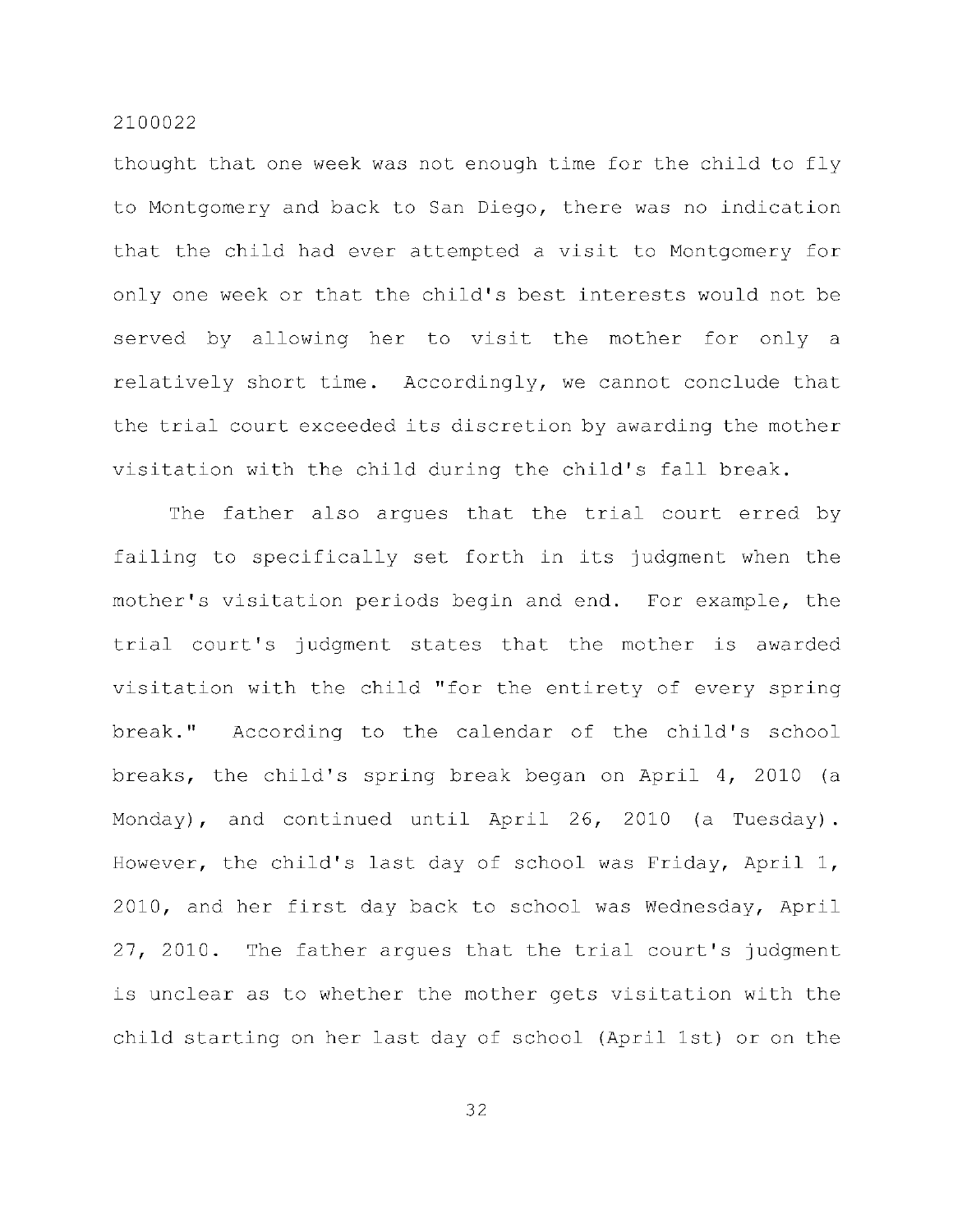first day of her spring break (April 4th).<sup>4</sup> The father also arques that the trial court failed to allow the child at least two days at home in California before school resumed. We agree that, in this particular case, because of the likelihood that travel plans will be made several weeks or months in advance of a scheduled visitation, it was error for the trial court not include a more specific visitation schedule that allowed the child some time at home in California before school resumed. Accordingly, the trial court's judgment, insofar as it failed to enter a more specific visitation schedule, is reversed. We remand the cause with instructions to the trial court to amend its judgment consistent with this opinion .

## IV. The Drug Screens

Next, the father arques that the trial court erred in removing his ability to request that the mother submit to a drug screen. In support of his argument, the father cites Ex parte McLendon,  $455$  So. 2d  $863$  (Ala. 1984), for the proposition that the mother failed to prove a "material change

 $1$ The father makes the same argument regarding the ambiguity of the start and end dates of the mother's visitation with the child during the child's fall break.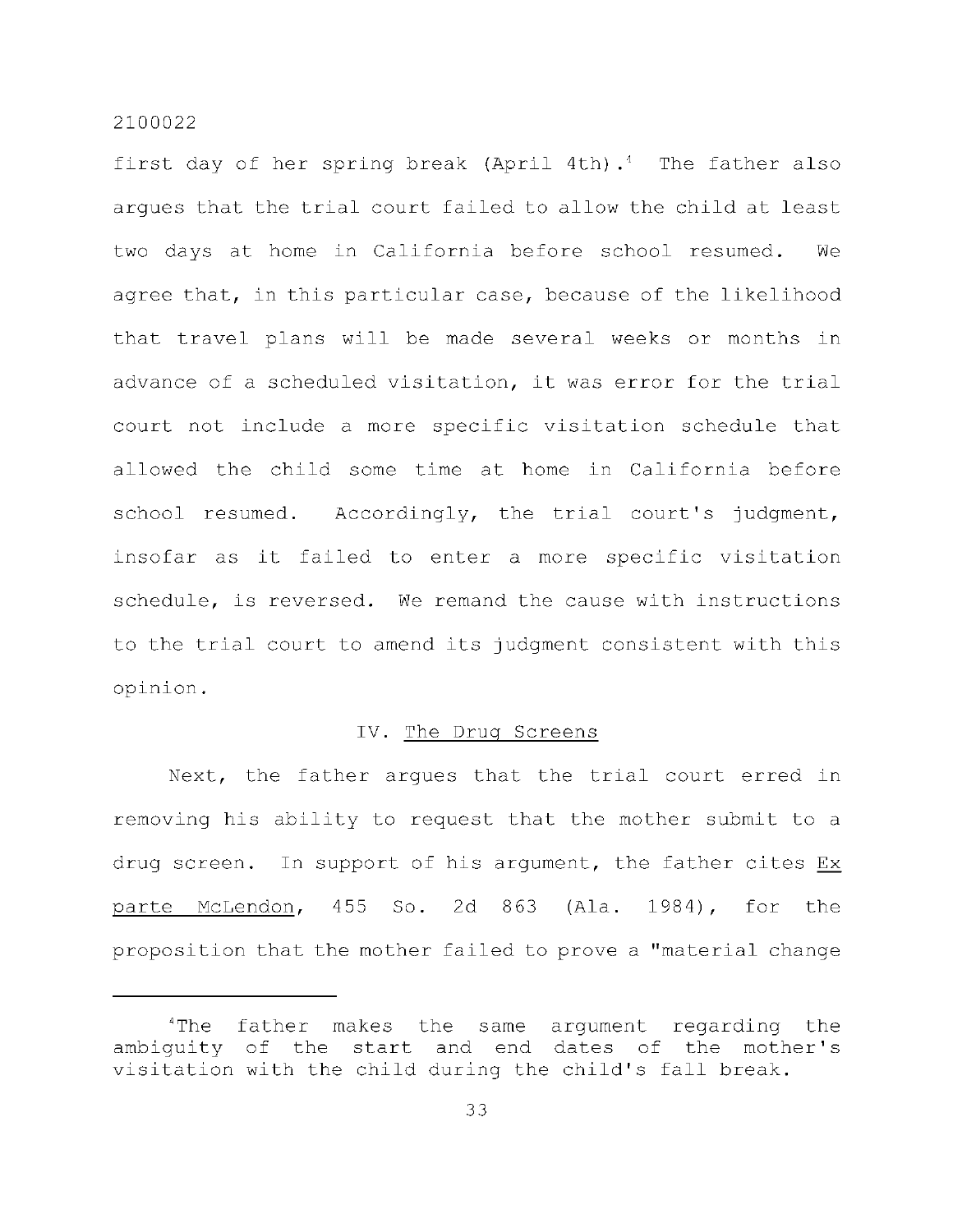warranting change in the drug test requirement." However, nothing in Ex parte McLendon supports the father's argument that the mother was required to prove a material change in circumstances in order to remove the drug-screen provision of the divorce judgment, nor is there anything in Ex parte McLendon to support the father's argument that the trial court acted outside its discretion by removing the drug-screen provision. Because the father has failed to cite any authority to support his argument on appeal, we will not consider it. See Rule 28(a)(10); and Jimmy Day Plumbing  $\delta$ Heating, Inc. v. Smith, 964 So. 2d at 9. Accordingly, that part of the trial court's judgment removing the father's right to request that the mother submit to a drug screen is affirmed .

#### V. The Father's Attorney's Fees

Finally, the father argues that the trial court erred in failing to order the mother to pay all or part of his attorney's fees, which, according to the father, totaled approximately \$20,000.

"'Whether to award an attorney fee in a domestic relations case is within the sound discretion of the trial court and, absent an abuse of that discretion, its ruling on that question will not be reversed.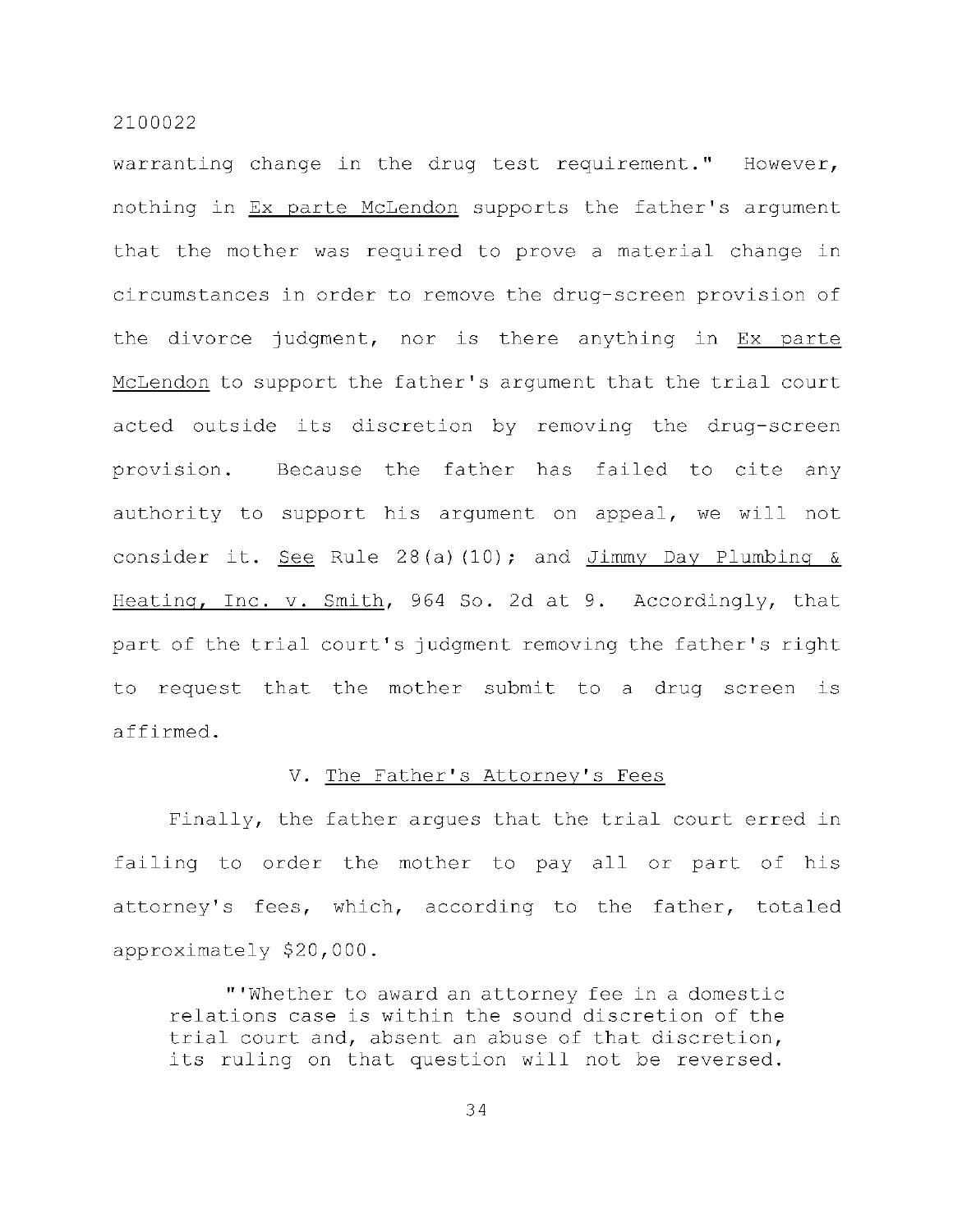Thompson v. Thompson, 650 So. 2d 928 (Ala. Civ. App. 1994). "Factors to be considered by the trial court when awarding such fees include the financial circumstances of the parties, the parties' conduct, the results of the litigation, and, where appropriate, the trial court's knowledge and experience as to the value of the services performed by the attorney." Figures v. Figures, 624 So. 2d 188, 191 (Ala. Civ. App. 1993).'"

 $Lackey v. Lackey, 18$  So. 3d 393, 402 (Ala. Civ. App. 2009) (quoting Glover v. Glover, 678 So. 2d 174, 176 (Ala. Civ. App. 1996)) .

The father argues that the mother should have been ordered to pay at least a portion of his attorney's fees for several reasons: he was forced to defend the mother's "frivolous" custody-modification action; the actions of the mother throughout the proceedings below operated to unnecessarily extend the action, which caused him to incur additional attorney's fees; he, unlike the mother, was not being supported by his parents; he was still paying the mortgage on the former marital residence; and the mother contributed only \$100 a month to the support of the child.

The mother filed the custody-modification action based on an allegation that the child appeared "emaciated" after several months of being in the sole physical custody of the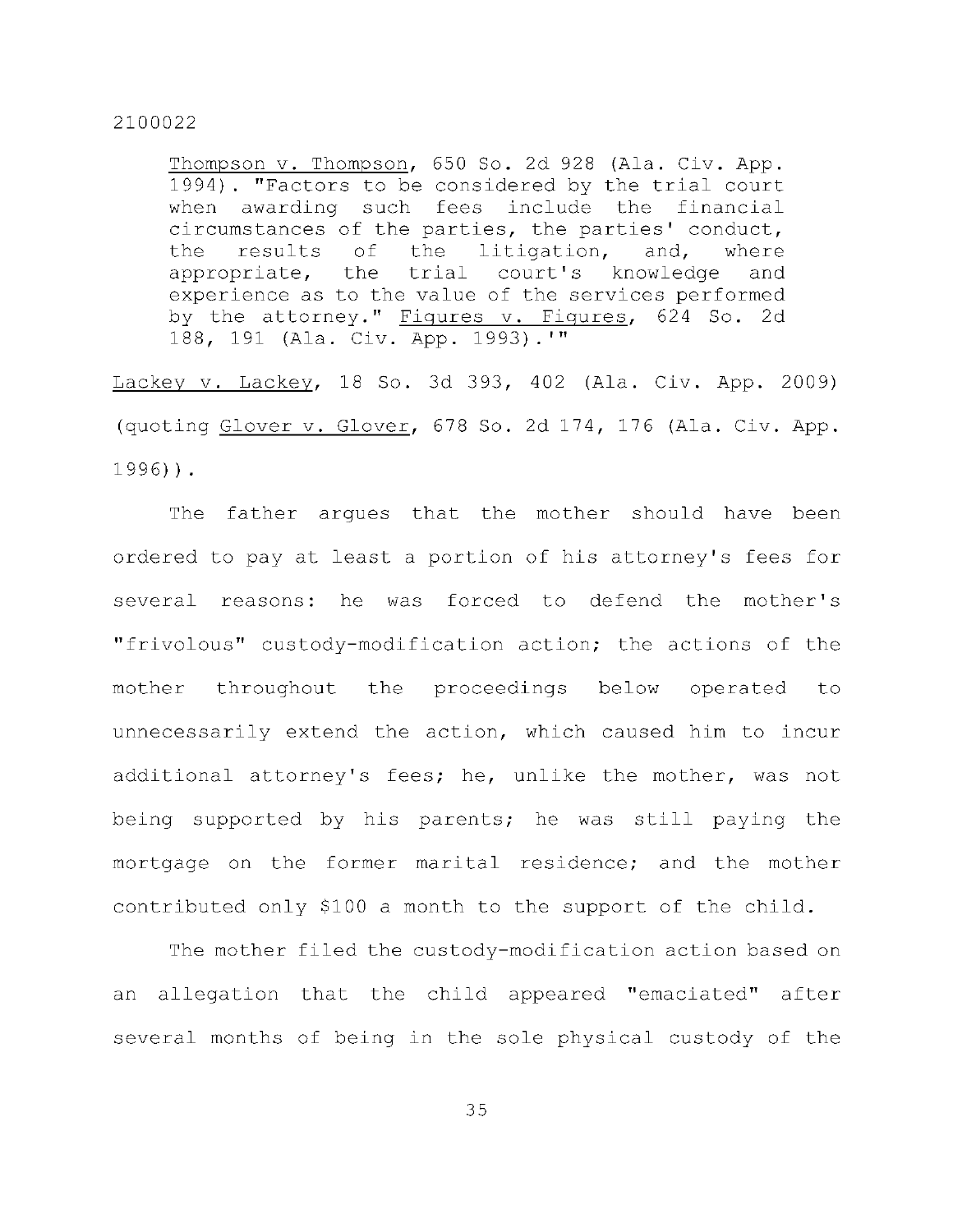father. Woosley testified that, considering the difficulty the child had experienced with eating, and considering that the child had "rolls" of skin when the mother last saw the child, it was not unreasonable for the mother to be concerned about the child's appearance. Although there was no indication that the child's weight loss was attributable to anything other than a growth spurt, the trial court could have concluded that the mother's custody-modification petition was not frivolous. See Black's Law Dictionary 692 (8th ed. 2004) (defining "frivolous" as "[l]acking a legal basis or legal merit").<sup>5</sup> Moreover, in that same petition, the mother requested alternative relief in the form of modification of her visitation rights, which was granted by the trial court.

The record indicates that the mother earned approximately \$995 a month working part time while she was in school and that she relied on support from her parents. The record does not include the amount of the father's gross monthly income at the conclusion of trial. The record further indicates that

 $5$ On appeal, the father has not arqued that the trial court should have awarded him attorney's fees pursuant to the Alabama Litigation Accountability Act,  $$ 12-19-270$ , Ala. Code 1975.